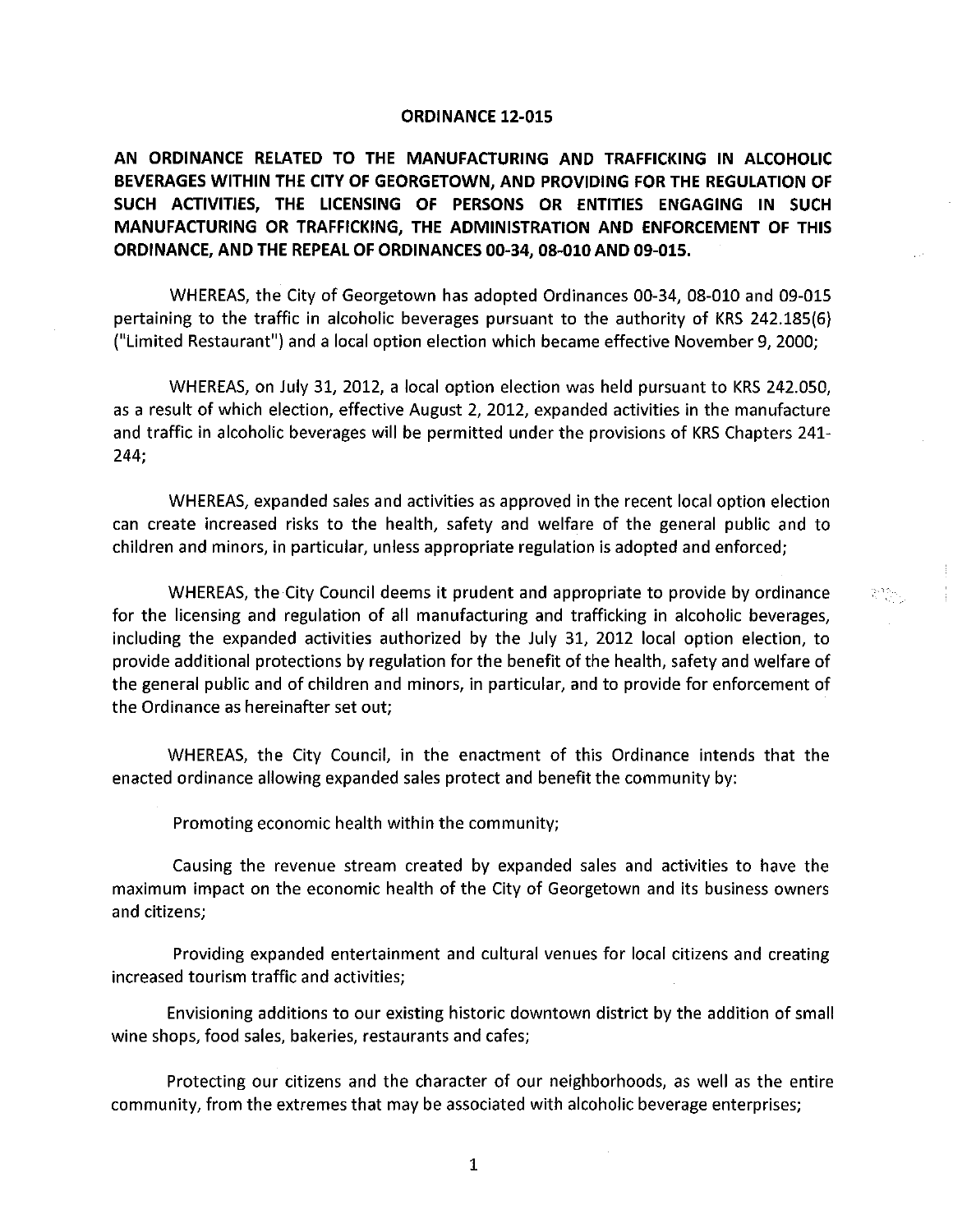Recognizing that dollars spent with local businesses have an expanded multiplying effect on the revenue stream of the community; and,

Realizing that any and all types of alcohol sales venues may not, without proper regulation, be in the best interests of our citizens, their homes or businesses and that alcoholic sales venues must be regulated;

### **NOW, THEREFORE, BE IT ORDAINED BY THE CITY COUNCIL OF THE CITY OF GEORGETOWN:**

## **ARTICLE I. GENERAL**

Sec. 1.1. Title: This Ordinance shall be known as the "Alcoholic Beverage Control Ordinance" of the City of Georgetown, Kentucky ["City"].

Sec. 1.2. Purpose: The purpose of this chapter is to establish uniform regulations and requirements for the licensing and regulation of alcoholic beverage manufacture and sales pursuant to authorization of KRS Chapters 241 through 244.

Sec. 1.3. Definitions: The definitions of the words used throughout this Ordinance, unless the context requires otherwise, shall have the same meaning as those set out in the Kentucky Alcoholic Beverage Control law (KRS Chapters 241, 242, 243 and 244) of the Commonwealth of Kentucky and all amendments and supplements thereto.

Sec. 1.4. Scope: This Ordinance shall be construed to apply to the manufacture and traffic in both malt beverages and distilled spirits and wine where the context permits such application. Nothing in this Ordinance shall excuse or relieve the licensee, or the owner, proprietor, employee, agent or person in charge of any licensed premises where alcoholic beverages are sold from the restrictions, requirements and penalties of any other ordinance or ordinances of the City or of any statutes of the state relating to violations pertaining to alcoholic beverages.

Sec. 1.5. The provisions of the Alcoholic Beverage Control Law of the Commonwealth of Kentucky (KRS Chapters 241, 242, 243 and 244) and all amendments and supplements thereto, are adopted so far as applicable to this Ordinance except as otherwise lawfully provided herein.

## **ARTICLE II. LICENSES; LICENSE FEES; REGULATORY LICENSE FEE; EXPIRATION OF LICENSE**

Sec. 2.1. For the privilege of causing, permitting and engaging in the actions, business, and transactions authorized thereby in regard to traffic in alcoholic beverages in the City and pursuant to the authority of KRS 243.070, there is hereby established a corresponding city license for each of the state licenses described in KRS 243.070. The fee for each city license shall be as set out in the following schedule. In the event KRS 243.070 shall hereafter be amended to authorize additional city licenses, the fee for each city license shall be the maximum fee provided in the statute as amended.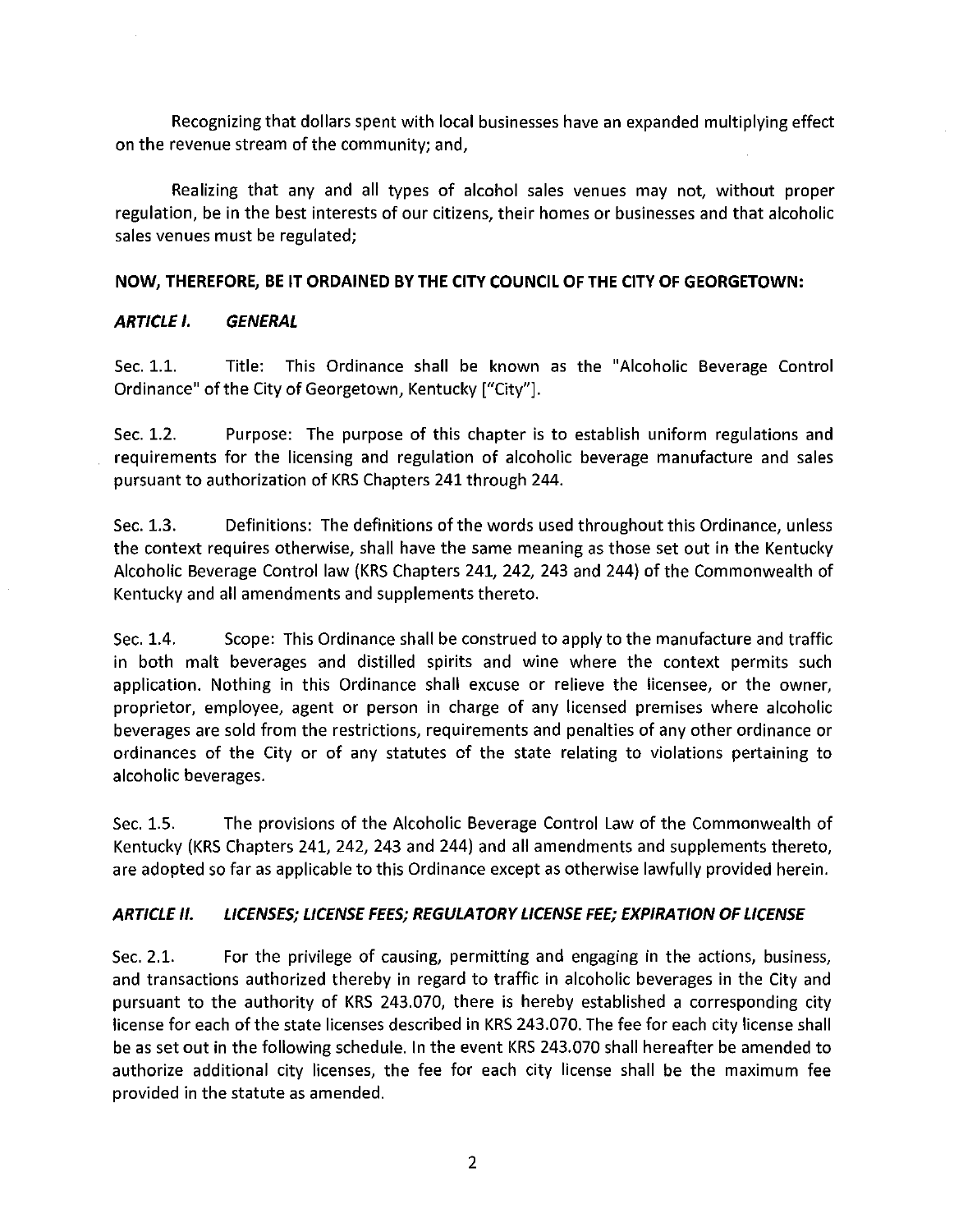Sec. 2.1.1. DISTILLED SPIRITS AND WINE LICENSE FEES. The following distilled spirits and wine licenses may be issued by the City, the fees for which shall be:

| (1)  |                                                               |        |
|------|---------------------------------------------------------------|--------|
| (2)  |                                                               |        |
| (3)  |                                                               |        |
| (4)  |                                                               |        |
| (5)  |                                                               | 600.00 |
| (6)  | Retail drink, motel drink, airport drink, restaurant drink or |        |
|      |                                                               | 600.00 |
| (7)  | Special temporary liquor license, per event                   | 100.00 |
| (8)  | Restaurant wine license, per annum:                           |        |
|      | (a)                                                           | 600.00 |
|      | (b)                                                           | 400.00 |
| (9)  | Special Sunday sale retail drink license, per annum           | 300.00 |
| (10) |                                                               | 50.00  |
| (11) |                                                               | 200.00 |
| (12) | Nonresident special agent or solicitor's license, per annum   | 40.00  |
| (13) | Bottling house or wine storage license, per annum1,000.00     |        |
|      | (14) Souvenir retail liquor license, per annum1,000.00        |        |

Sec. 2.1.2. MALT BEVERAGE LICENSE FEES The following kinds of malt beverage licenses may be issued by the City, the fees for which shall be:

| (5) |  |
|-----|--|
|     |  |

### Sec. 2.1.3. RESTAURANT DRINK LICENSE.

(a) The City Council hereby determines, acknowledges and declares that an economic hardship exists within the City of Georgetown; that the sale of alcoholic beverages by the drink could aid economic growth; and, that there is a need for restaurant drink licenses to be issued pursuant to KRS 242.185 (1)-(5).

(b) A retail drink licensee must be a bona fide restaurant open to the general public having dining facilities for not less than one hundred (100) persons; or, a hotel, motel or inn containing not less than fifty (50) sleeping units and having dining facilities for not less than one hundred (100) persons; and,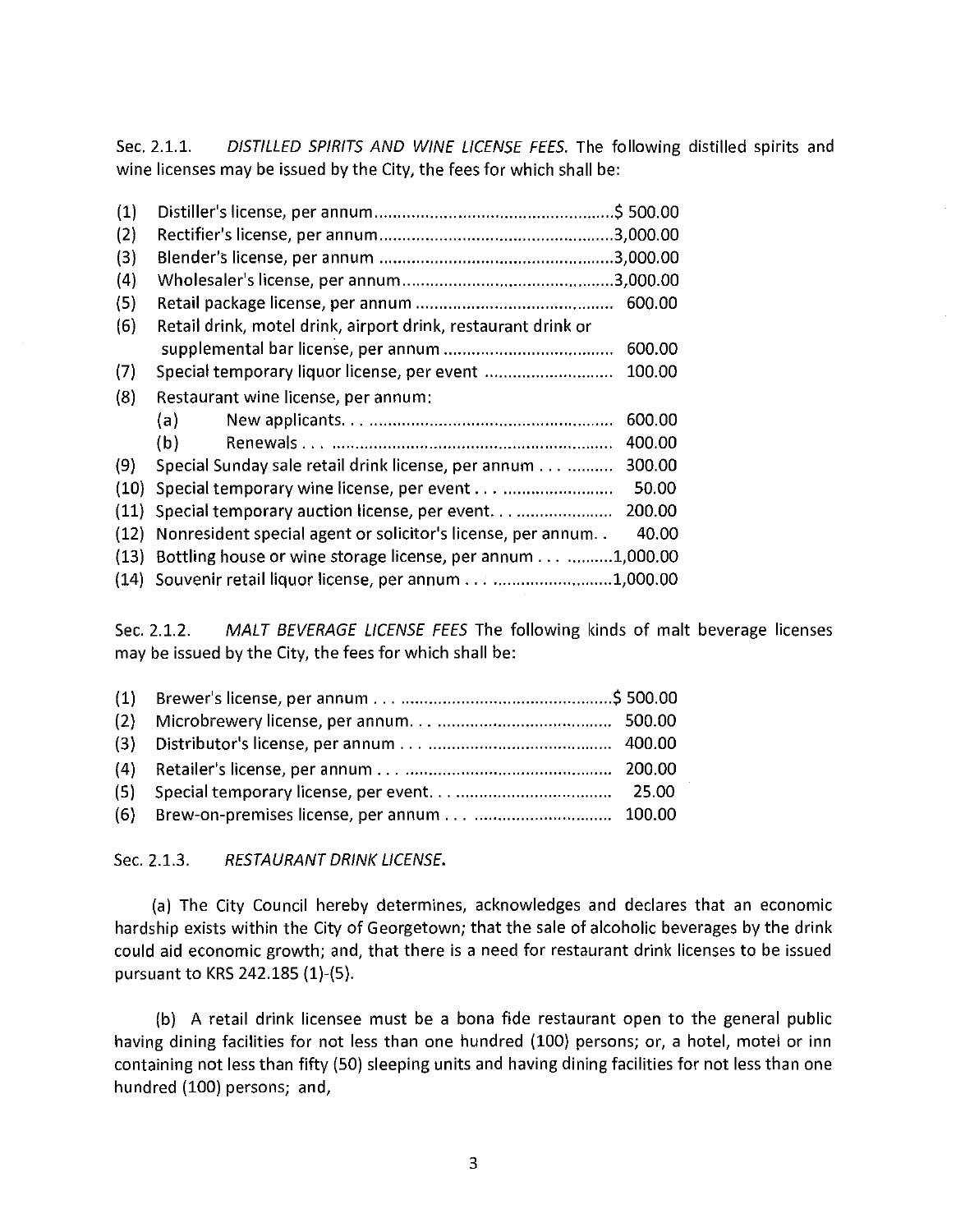(c) The gross receipts of the restaurant or the dining facility from the sale of food for consumption on the premises is reasonably estimated to be not less than fifty percent (50%) of the total food and beverage receipts of such restaurant or dining facility for the license period.

Sec. 2.1.4 OTHER LICENSE FEES The following kinds of other licenses may be issued by the City, the fees for which shall be:

| (1) | Convention center or convention hotel                      |
|-----|------------------------------------------------------------|
|     |                                                            |
| (2) | Extended hours supplemental license, per annum 2,000.00    |
| (3) |                                                            |
| (4) |                                                            |
| (5) |                                                            |
| (6) | Automobile race track license, per annum 2,000.00          |
| (7) | Limited restaurant license or limited golf course license, |
|     | per annum (includes distilled spirits, wine, and malt      |
|     | 800.00                                                     |
| (8) | 300.00                                                     |

### Sec. 2.2. CERTAIN SPECIAL LICENSES DEFINED

(1) TEMPORARY LICENSES. A special temporary distilled spirits and wine license or a special temporary wine license may be issued only as set out in KRS. 243.260. This license shall authorize the licensee to exercise the privileges of the license at designated premises for a specified and limited time, not to exceed thirty (30) days. In the case of a nonprofit organization holding a retail malt beverage license, such organization may be issued a distilled spirits and wine special temporary license or a special temporary wine license to sell distilled spirits and wine by the drink on the licensed premises, in conjunction with any public or private event, for a specified and limited time, not to exceed ten (10) days. A malt beverage temporary license maybe issued only as set out in KRS 243.290 and is subject to all conditions and regulations provided at the issuance of the license.

(2) PRIVATE CLUB LICENSE. A special private club license may be issued only as authorized in KRS 243.270 to a nonprofit social, fraternal, military, or political organization or club, which for more than one (1) year prior to the date of application has maintained and operated a club room or rooms from which the general public is excluded. The privileges of the license shall be exercised only on premises where the general public is excluded.

{3} SPECIAL LICENSE REQUIRED FOR SUNDAY SALES. No retail drink licensee shall offer alcoholic beverages for sale on Sunday unless the licensee shall have obtained a special license for Sunday sales.

All restrictions and prohibitions applying to retail drink, distilled spirits, wine and malt beverage licenses shall apply to the special licenses, unless otherwise provided by law.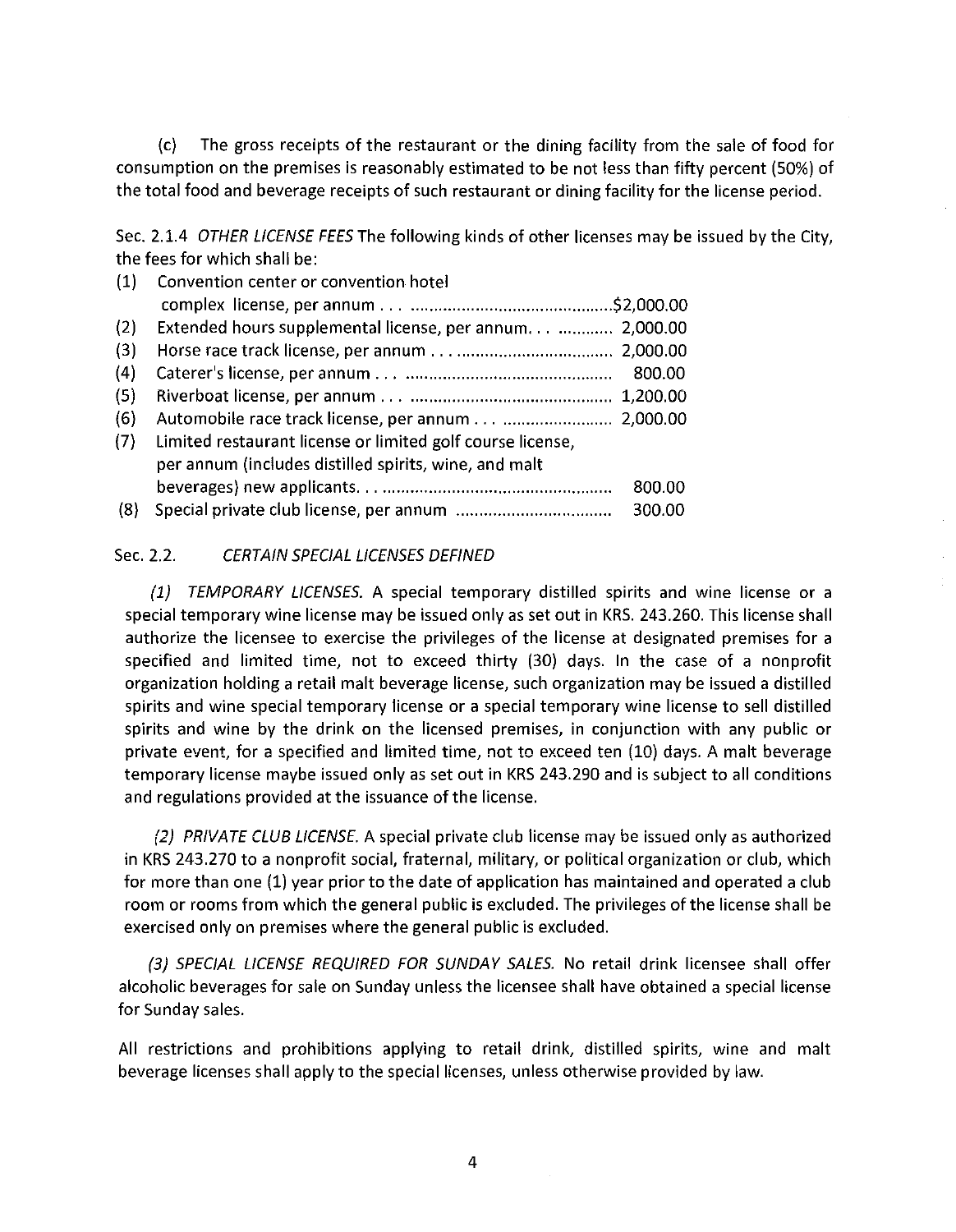Sec. 2.3. EXPIRATION OF LICENSE; PRORATION OF FEES. All city licenses, except temporary licenses, shall begin on June 1 of any year and shall expire on May 31 of the following year. Any licenses issued after December 31 of any year shall be assessed a fee which is based on the pro rata portion of the remainder of the license period; however, the cost of any license shall not be less than one-half (1/2) the amount of the full fee for an annual license of that type.

Sec. 2.4. PAYMENT OF LICENSE FEES; DELINQUENCY. No licensee shall enter into or begin operating any business for which a license is required by this Ordinance until the license fee has been paid in full. The fee for renewal of any license shall be paid with the renewal application. Failure to pay any license fee within ten (10) days after it becomes due shall result in a penalty equal to ten percent (10%) of the license fee. Any licensee failing to pay the fees, including penalties, within ten (10) days after such fees are due may be subject to revocation of the license and to other penalties as provided in Article XI of this Ordinance.

## Sec. 2.5. REFUND OF FEES.

Sec. 2.5.1. Should any licensee under this chapter be prohibited from conducting the licensed business for the full period covered by the license because of any changes that may hereafter be made in the laws of the commonwealth with reference to alcoholic beverages or other cause outside licensee's control, then the city shall refund to licensee the proportionate part of the license fee for the period during which licensee is prevented from carrying on said business if the licensee provides sufficient proof to the Administrator that such period of inactivity was not the fault of the licensee or the result of a revocation, suspension or other wrongdoing by licensee, or an agent or employee of the licensee.

Sec. 2.5.2. In the event a violation of this chapter occurs that results in the suspension or revocation of the license, the City shall not be required to refund any portion of the license fee.

# Sec. 2.6. REGULATORY LICENSE FEE.

Sec. 2.6.1. Pursuant to KRS 243.075 and KRS 242.185(5), there is hereby imposed a regulatory license fee on the gross receipts of sale of alcoholic beverages of each license issued by the Administrator. The regulatory license fee shall be five percent (5%) of gross sales of all alcoholic beverages sold by the drink. In the case of retail sales of package distilled spirits and wine, the regulatory license fee shall be seven percent (7%) of gross sales. The regulatory license fee shall be seven percent (7%) on gross retail sales of package malt beverages. Thereafter, the City Council shall adopt at the budget adoption for each subsequent fiscal year, such annual rate for the regulatory license fee as shall be reasonably estimated to ensure full reimbursement to the City for the cost of any additional policing, regulatory, or administrative expense related to the sale of alcoholic beverages in the City. Should the City fail to address the regulatory license fee in any budget, then the regulatory license fee shall remain at the level at which it was last fixed until such time as the City Council shall adjust the fee.

Sec. 2.6.2. Payment of such regulatory fee shall be remitted to the Administrator, and shall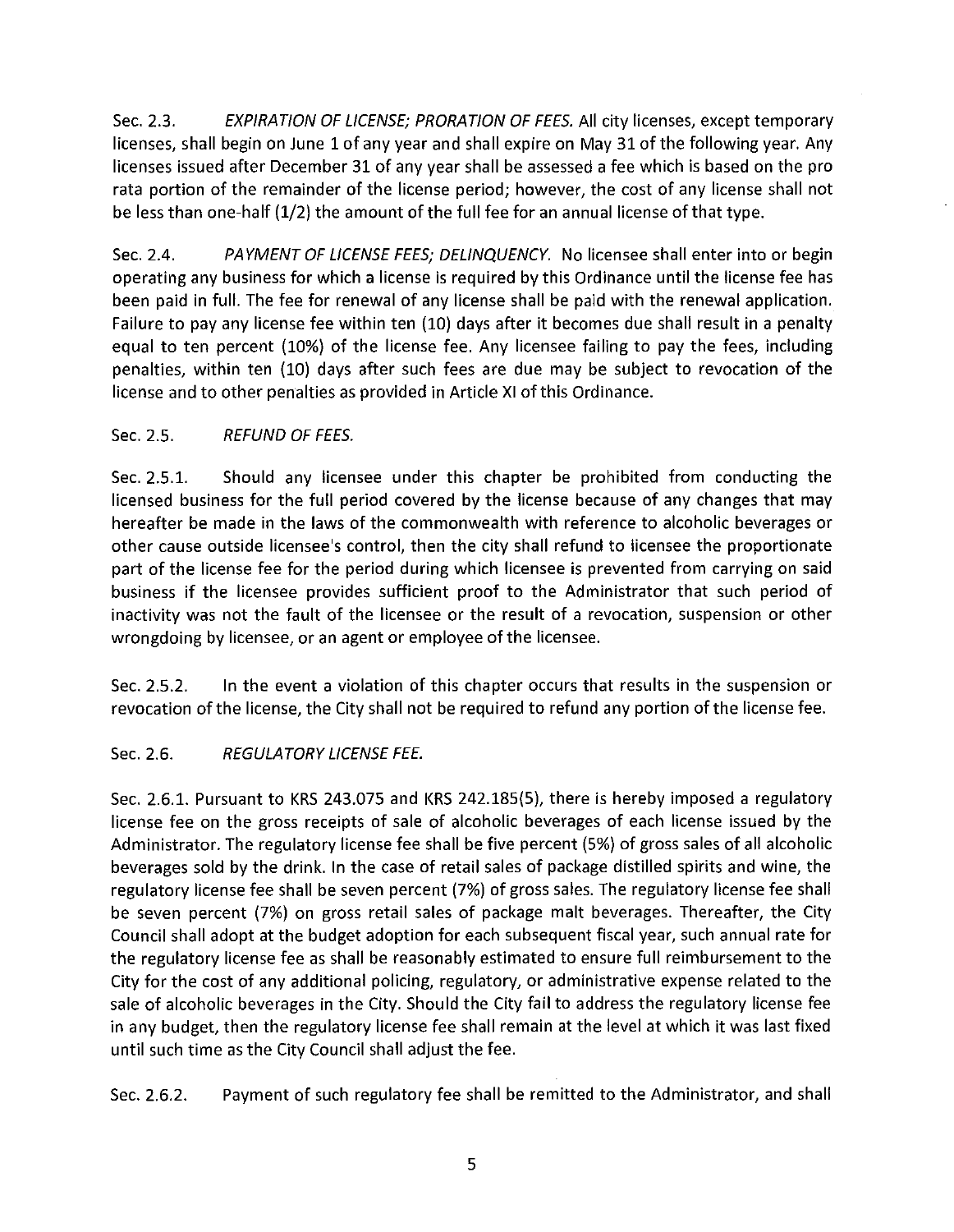be held in a separate account maintained for the purpose of fully reimbursing the City for the estimated cost of any additional policing, regulatory or administrative expense related to the sale of alcoholic beverages in the City. The regulatory license fee shall be in addition to any other taxes, fees or licenses permitted by law, except that a credit against a regulatory license fee in the City shall be allowed in an amount equal to any license fee imposed by the City pursuant to KRS 243.070. Payment of the regulatory license fee shall accompany the license fee return approved for such use by the City Council. The return and payment are due no later than by the end of the month immediately following each calendar quarter.

Sec. 2.6.3. Failure to pay such quarterly remittance within ten (10) days of the due date constitutes a violation and will subject licensee to suspension or revocation.

Sec. 2.6.4. Penalty for failure to file a return and pay quarterly remittance by the due date is five percent (5%) of the tax for each ninety (90) days or fraction thereof. The total late filing penalty shall not exceed twenty-five percent (25%) of the fee; provided, however, that in no case shall the penalty be less than ten dollars (\$10.00).

Sec. 2.6.5. payments. Interest at the rate of eight percent (8%) per annum will apply to any late

## **ARTICLE Ill. CITY ALCOHOLIC BEVERAGE CONTROL ADMINISTRATOR**

Sec.3.1.1. The duties of the City Alcoholic Beverage Control Administrator [the "Administrator"] are assigned to the City Clerk-Treasurer.

Sec. 3.1.2. The functions of the Administrator shall be the same with respect to the City licenses and regulations as the functions of the Alcoholic Beverage Control Board of the Commonwealth of Kentucky ["ABC Board"] with respect to state licenses and regulations, except that no amendment to these regulations proposed by the Administrator may be less stringent than the statutes relating to Alcoholic Beverage Control, or than regulations of the ABC Board. No regulation of the Administrator shall become effective until the City Council has first appropriately approved it.

Sec. 3.1.3. No person shall be an Administrator, an Investigator or an employee of the City under the supervision of the Administrator, who would be disqualified to be a member of the ABC Board under KRS 241.100.

Sec. 3.1.4. The Administrator shall have all authority as authorized under Chapters 241 through 244 of the Kentucky Revised Statutes. The Administrator, and any Administrator's investigators, may inspect any premises where alcoholic beverages are manufactured, sold, stored or otherwise trafficked in, without first obtaining a search warrant.

Sec. 3.1.5. Should the Administrator at any time have reasonable grounds to believe that any applicant, licensee, employee of a licensee, or any stockholder, agent or employee of a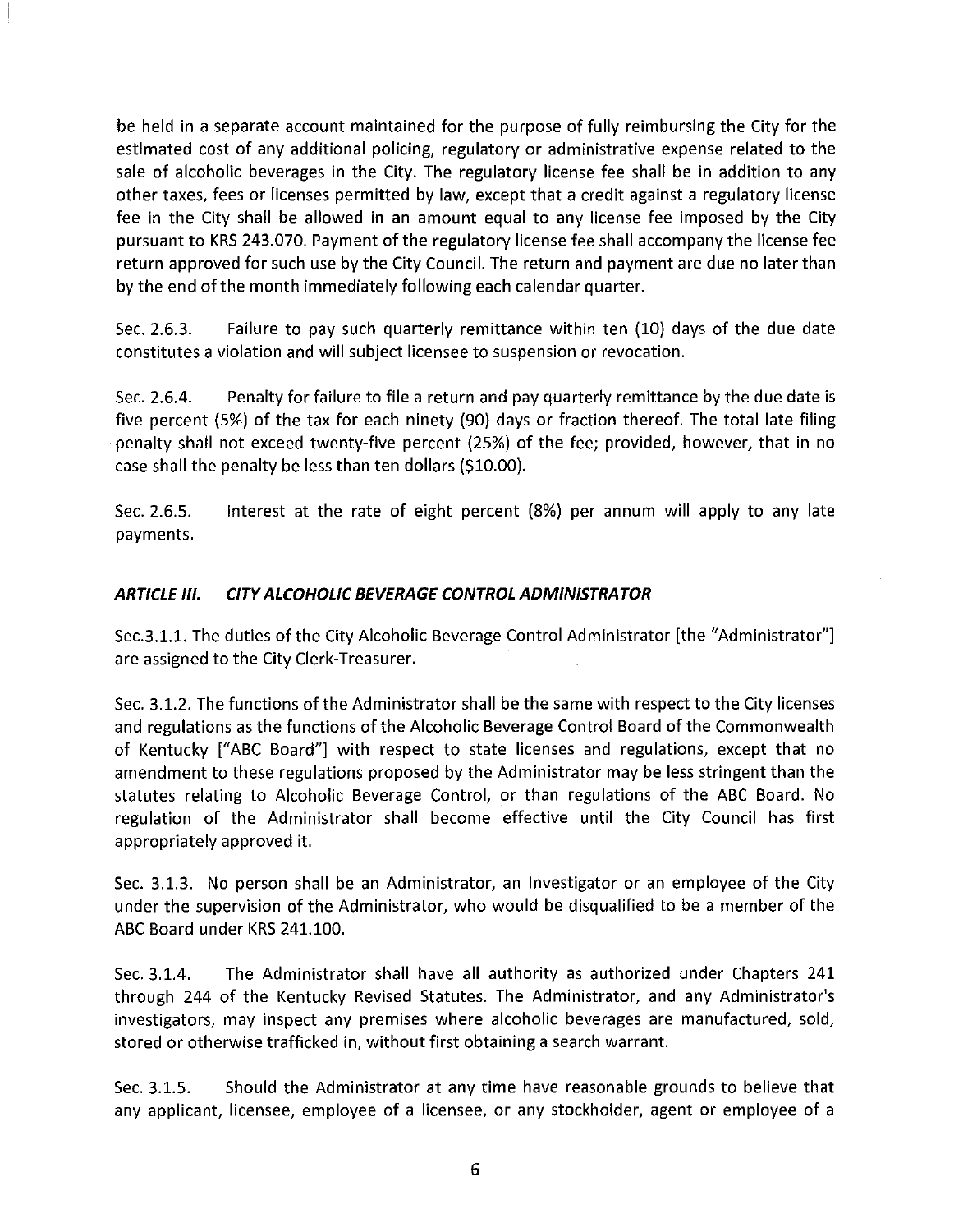licensed corporation, LLC or other business organization, has a criminal record, he shall have the authority to require such person to appear in person at the Georgetown Police Department for the purpose of having his or her fingerprints taken.

The Administrator before entering upon his or her duties as such, shall take the Sec. 3.1.6. oath as prescribed in Section 228 of the Constitution and shall execute a bond with a good corporate surety in the penal sum of not less than one thousand dollars (\$1,000.00). The Administrator may require any employee under the Administrator's supervision to execute a similar bond in such penal sum as the Administrator deems necessary.

Sec. 3.2. APPEALS.

Sec. 3.2.1. Appeals from the orders of the Administrator may be taken to the state ABC Board by filing with the Board within thirty (30) days a certified copy of the orders of the Administrator. The Board shall hear matters at issue as upon an original proceeding. Appeals from orders of the Administrator shall be governed by KRS Chapter 13B.

Sec. 3.2.2. When any decision of the Administrator shall have been appealed, or when a protest has been lodged against an application for any license within the City, and the ABC Board shall have made a decision regarding such appeal or protested application, the Administrator, upon receipt of notice of finality of the decision, shall enter such orders and take such action as required by the final order of the ABC Board. As provided by law, and as used herein, no order of the ABC Board is final until all appeals or appeal times shall have been exhausted. A "final order" of the ABC Board is the order entered by said Board, unless an appeal is taken from the Board's order, in which case the "final order" is the order entered by the Board upon direction from the reviewing court of last resort in the final order of said reviewing court.

#### APPLICATION FOR LICENSE; MAINTENANCE OF LICENSE **ARTICLE IV.**

#### ADVERTISEMENT. Sec. 4.1.

Sec. 4.1.1. Before an application for a license shall be considered, the applicant must publish a notice of its intent to apply for an alcoholic beverage license in a newspaper meeting the requirements of KRS Chapter 424.

Sec. 4.1.2. The advertisement shall state the name and address of the applicant. It shall state the members of the partnership if the applicant is a partnership, and membership of the LLC if the applicant is an LLC, as well as the name of the business and its address. If the applicant is a corporation, the advertisement shall state the names and addresses of the principal officers and directors of the corporation, as well as the name and address of the corporation itself. All advertisements shall state the location of the premises for which the license is sought, and the type of license for which application is made.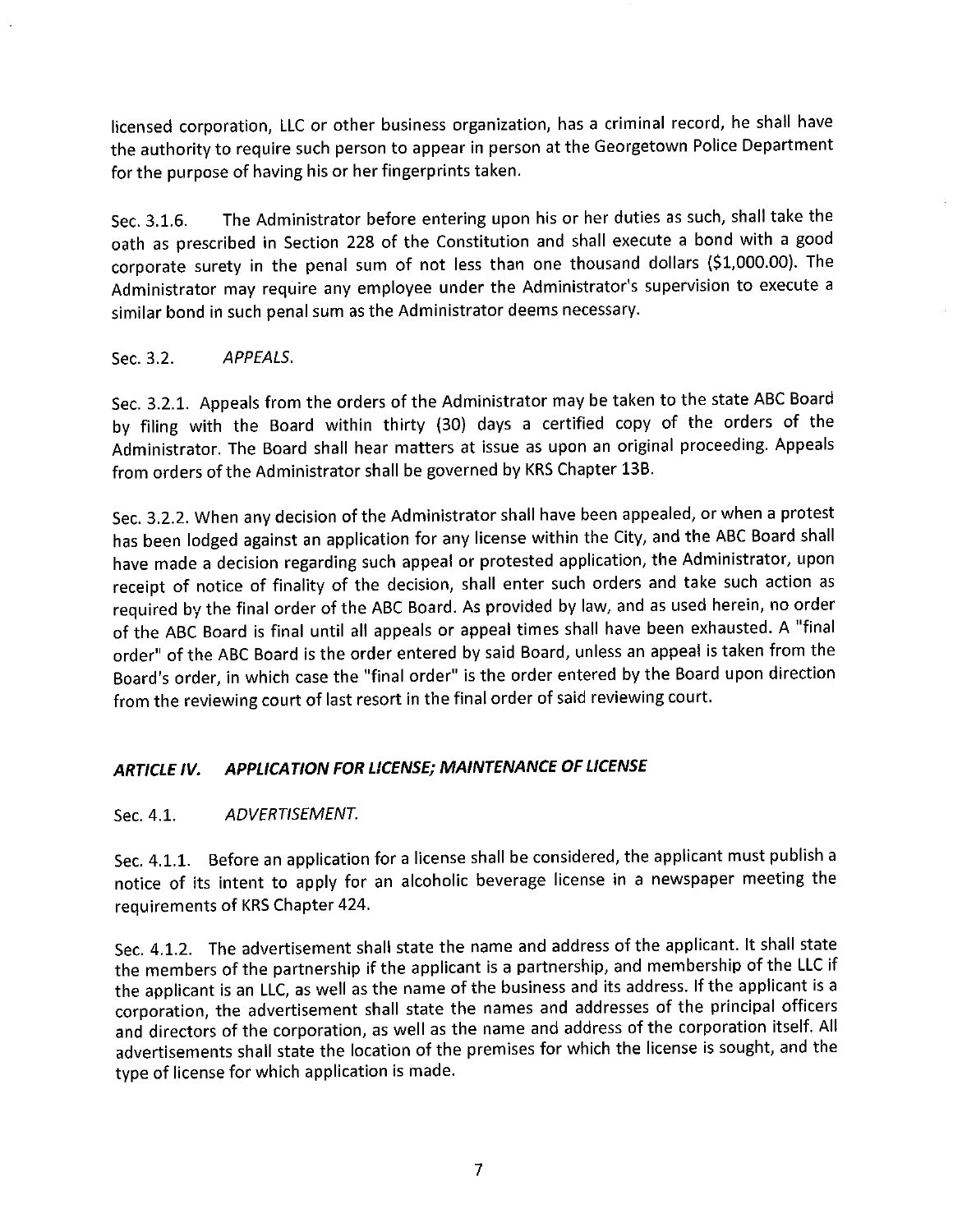The applicant shall attach to the application a newspaper clipping of the Sec. 4.1.3. advertisement and proof of the publication as provided in KRS 424.170.

#### APPLICATION. Sec. 4.2.

Sec. 4.2.1. A nonrefundable application fee of \$50.00 shall be paid with the filing of the application for a city license. If the license is granted, the application fee shall be credited against the initial license fee.

All licenses granted under this ordinance shall be approved by the Administrator. Sec. 4.2.2. Applications for the issuance of new licenses and for renewals of existing licenses shall be in writing and upon the forms provided by the ABC Board and the City, as amended and supplemented from time to time.

The application shall be verified and shall set forth in detail such information Sec. 4.2.3. concerning the applicant and the premises for which the license is sought as required by the Kentucky Revised Statutes, the ABC Board and the City, including as follows:

- Name and address;  $(1)$
- Nature of interest;  $(2)$
- Whether or not a citizen of the United States;  $(3)$
- Date of birth;  $(4)$
- Date residence was established in Kentucky, if a resident of Kentucky. If Georgetown  $(5)$ resident indicate when residence was established;
- Whether or not he or she has any interest in any other license or LLC, corporation,  $(6)$ partnership or other business organization holding a license under this ordinance;
- Extent of stock or company ownership;  $(7)$
- Whether or not he or she has any interest in any license or LLC, corporation, partnership  $(8)$ or other business organization holding a license in any other state or province.

Each application shall be accompanied by a certified check, cash or a postal or Sec. 4.2.4. express money order for the amount of the license fee, less the \$50.00 application fee.

In addition to the above specified information, the applicant shall file with the Sec. 4.2.5. application responses to any additional questions as may be posed or prescribed by the Administrator. The City Council has adopted a statement of guidelines and priorities for the issuance of licenses and, in order to determine the extent to which applications may further or impede the objectives of those guidelines, the Council may, by municipal order, adopt a questionnaire to be submitted to applicants for licenses. Upon adoption of the questionnaire, it shall become a part of the application process. The questionnaire may be altered, expanded, supplemented or replaced by municipal order of the Council hereafter. In addition to the information contained in the application and any City ordered questionnaire, the Administrator may require such other information as the Administrator may in his/her discretion deem desirable, reasonable or appropriate to the consideration of the application.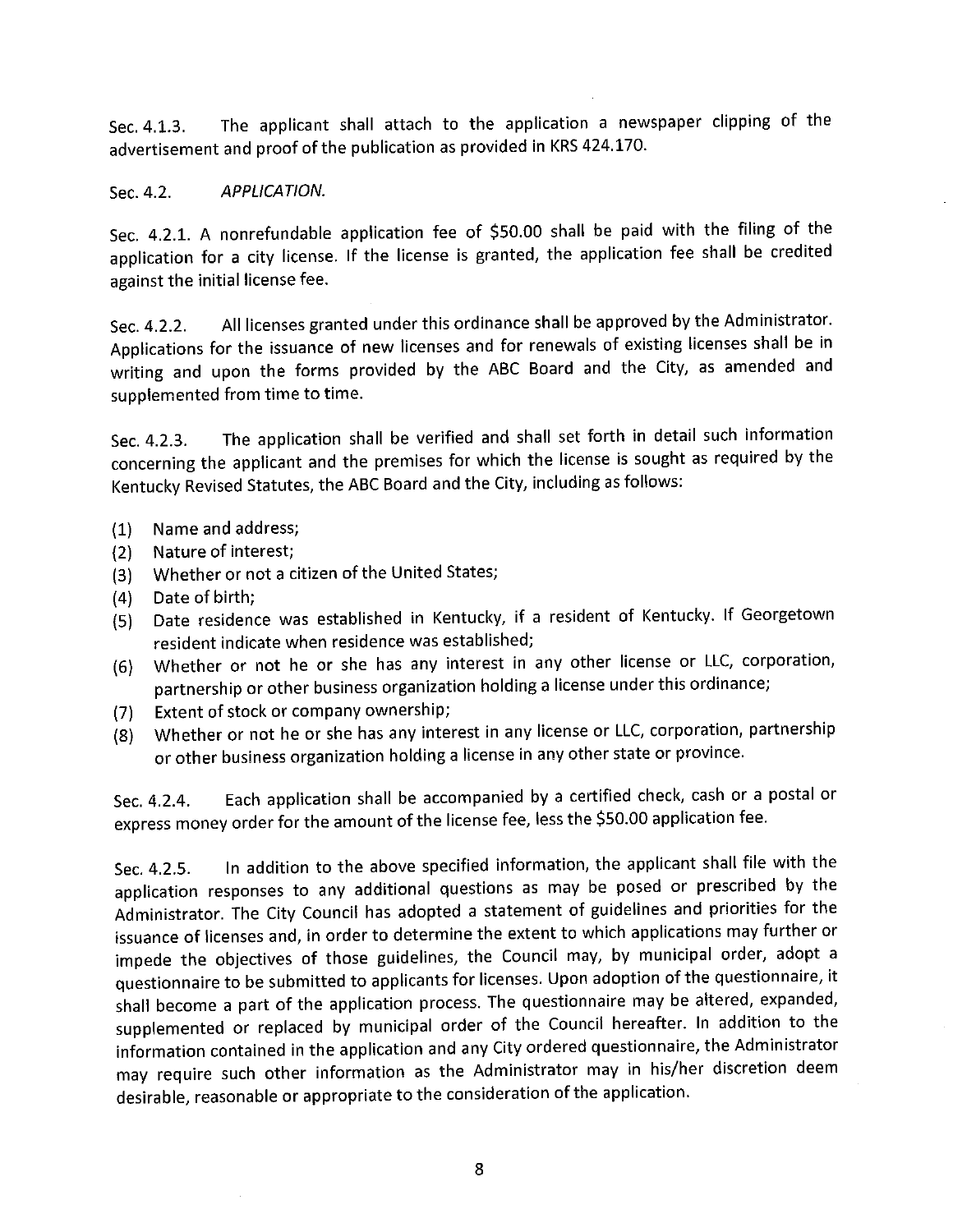In addition to any other inquiries, conditions or OTHER CONDITIONS. Sec. 4.3. considerations required or permitted by law.

The Administrator shall not grant any alcoholic beverage license or approve a  $(1)$ renewal of a license until the applicant and his place of business shall have been approved by the City Building Inspector, and any and all other inspections required by the Kentucky Building Code, and the local Zoning Administrator;

All applicants shall voluntarily submit to a criminal background check and shall  $(2)$ sign a waiver allowing the release of this information to the Administrator; and

No license to sell alcoholic or malt beverages shall be granted or renewed to any  $(3)$ person who is delinguent in the payment of any taxes or fees due the City at the time of issuing the license, nor shall any license be granted or renewed to sell upon any premises or property, owned and occupied by the licensee upon which there are any delinquent taxes or fees due the City. Further, if a licensee becomes delinguent in the payment of any taxes or any fees due the City at any time during the license period, the license to sell alcoholic or malt beverages shall be subject to revocation or suspension.

No person, whether an applicant for license, or a licensee, shall in any manner  $(4)$ attempt to bribe, threaten, unduly influence or intimidate the Administrator, or any member of his or her staff, or any state ABC administrator or staff, in any matter in which an application or proposed application for license, or procedure for revocation or suspension is pending before such officer. This paragraph is not intended to stifle expressions of opinion; however, it is intended to make clear that the ABC Administrators are public officials charged with the administration and enforcement of the law, both local and state. Any person applying for a license, or contesting the revocation or suspension of a license, who engages in attempted bribes, threats, attempted undue influence or intimidation of a City or state ABC Administrator or staff shall be disqualified from receiving or retaining a license, in addition to other penalties as provided by law. The procedures for appeals shall apply to disqualifications, revocations or suspensions under this section. This section shall not be interpreted to prohibit monetary settlements in lieu of revocation or suspension of license after a final order or revocation or suspension, where the ordinance and applicable statutes allow for such payments in settlement.

FORM OF LICENSE. All City licenses shall be in such form as may be prescribed by Sec. 4.4. the City Council and shall contain:

- The name and address of the licensee;  $(1)$
- The number of the license;  $(2)$
- The type of license;  $(3)$
- A description by street and number, or otherwise, of the licensed premises;  $(4)$
- The name and address of the owner of the building in which the licensed premises are  $(5)$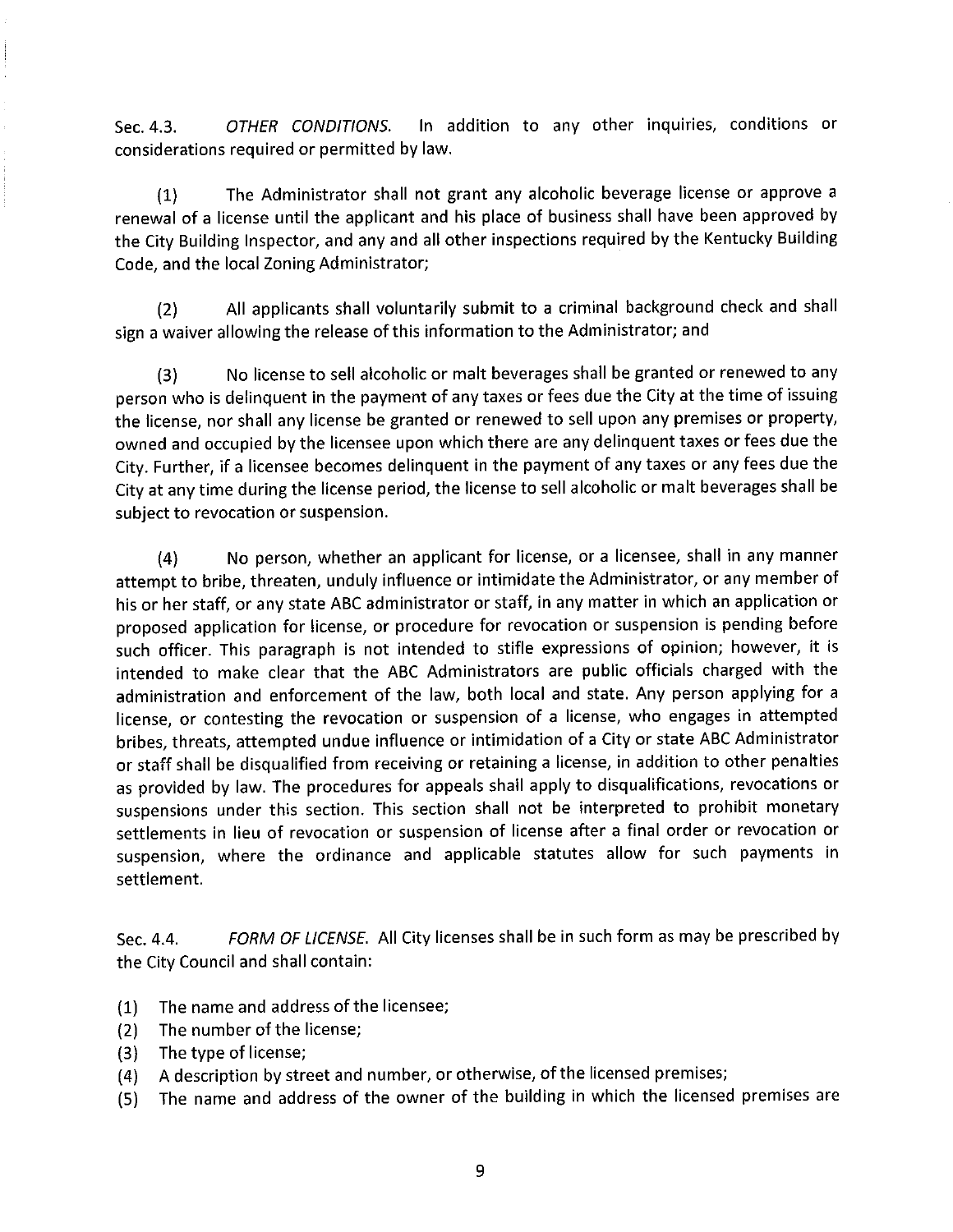located:

- The expiration date of the license;  $(6)$
- A statement in substance that the license shall not be a property or vested right and that  $(7)$ it may be revoked at any time pursuant to law.

#### **CHANGE OF INFORMATION** Sec. 4.5.

If after a license to individuals or to a sole proprietor has been issued, there is a Sec. 4.5.1. change in any fact required to be set forth in the application, a verified amendment in writing giving notice of the change shall be filed with the Administrator within ten (10) days of the change.

Since a number of licenses issued by the City are in the name of Sec. 4.5.2. it is necessary that ownership corporations or other business organizations, changes in such organizations be reported to the Administrator. The Administrator can, therefore, investigate the person to whom the ownership or management is transferred in order to ascertain whether that person is precluded by statute from holding an interest in an alcoholic beverage license.

As used with regard to a partnership, corporation, LLC or other business organization  $(1)$ herein, the word "change" is construed to include any change in managers, partners or LLC members, directors or officers of the corporation, or change in ownership or stock whereby any person secures ten percent (10%) of the outstanding ownership or stock. Transfer of more than ten percent (10%) of the total ownership or stock shall require a new license.

The following information will be required concerning any new manager, partner or LLC  $(2)$ member, new director, officer, or person securing any interest in alcoholic beverage license:

- Name and address;  $(a)$
- $(b)$ Nature of interest:
- Whether or not a citizen of the United States;  $(c)$
- $(d)$ Date of birth:

Date residence was established in Kentucky, if a resident of Kentucky. If a  $(e)$ Georgetown, resident indicate when residence was established;

Whether or not he or she has any interest in any other license or in any LLC,  $(f)$ corporation, partnership or other business organization holding a license under this act;

Extent of stock or company ownership;  $(g)$ 

Whether or not he or she has any interest in any license or in any LLC,  $(h)$ corporation, partnership or other business organization holding a license in any other state or province.

This information shall be filed with the Administrator as a verified amendment of the  $(3)$ application pursuant to which the license was granted. Filing shall be made within ten (10) days of any change of required information.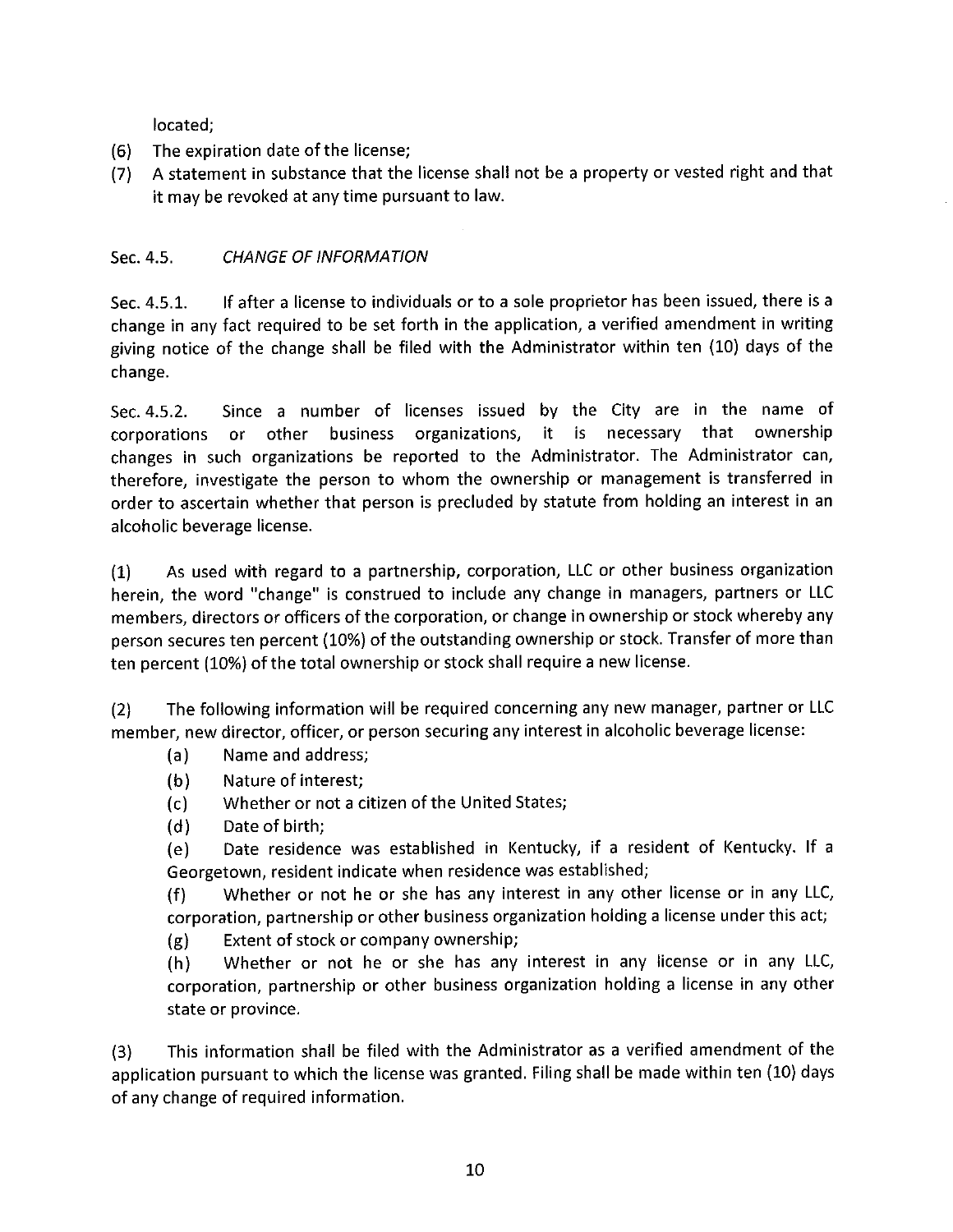#### Sec. 4.6. **RENEWAL OF LICENSE**

Sec. 4.6.1 Every year, except in the case of temporary licenses, each licensee shall renew its license. All renewal licenses must be on file with the Administrator no less than thirty (30) days prior to the expiration of the license for the preceding license period or the same shall be canceled, except where the licensee is unable to continue in business at the same premises licensed during the preceding license period as a result of construction, act of God, casualty, death, the acquisition or threatened acquisition of the premises by any federal, state, city or other governmental agency or private organization possessing power of eminent domain, whether such acquisition is voluntary or involuntary, or loss of lease through failure of landlord to renew existing lease; provided that said licensee shall file a written verified statement no less than twenty (20) days from the expiration date of the license, setting forth these facts, and the Administrator is hereby authorized to extend the time for filing of a renewal of such license for a reasonable length of time within the sound discretion of the Administrator; provided, however, such licensee shall pay a license fee from the expiration date of the former license or licenses. Said license fee shall not by payable until application is made for the transfer of said license to a new location.

Sec. 4.6.2. The renewal by the Administrator of the license shall not be construed to be a waiver or acceptance of any violation which occurred prior to such renewal and shall not prevent subsequent proceedings against the licensee.

LOST OR DESTROYED LICENSE. When a license shall be lost or destroyed without Sec. 4.7. fault on the part of the licensee or his agent or employee, a duplicate in lieu of the original license shall be issued by the Administrator after the Administrator shall have been satisfied as to the facts; provided, however, that the applicant for said duplicate license shall pay a fee of ten dollars (\$10.00) for the duplicate license.

REVOCATION OR SUSPENSION. Any license may be revoked or suspended by the Sec. 4.8. Administrator if the licensee shall have violated any of the provisions of KRS Chapters 241, 242, 243 or 244, or any rule or regulation of the ABC Board or of the Department of Revenue relating to the regulation of the manufacture, sale and transportation or taxation of alcoholic beverages or if such licensee shall have violated or shall violate any act of Congress or any rule or regulation of any federal board, agency or commission, or this ordinance now, heretofore, or hereafter in effect relating to the regulation of the manufacture, sale and transportation or taxation of intoxicating liquors or any rules or regulations of the City heretofore in existence or authorized by the terms of KRS Chapters 241, 242, 243 and 244 to be created, irrespective of whether the licensee knew of or permitted the violation or whether the violation was committed in disobedience of his instructions, or any such license may be revoked or suspended for any cause which the Administrator in the exercise of his sound discretion deems sufficient.

A license may be revoked for any of the reasons for which the Administrator Sec. 4.8.1. would have been required to refuse a license if the facts had been known.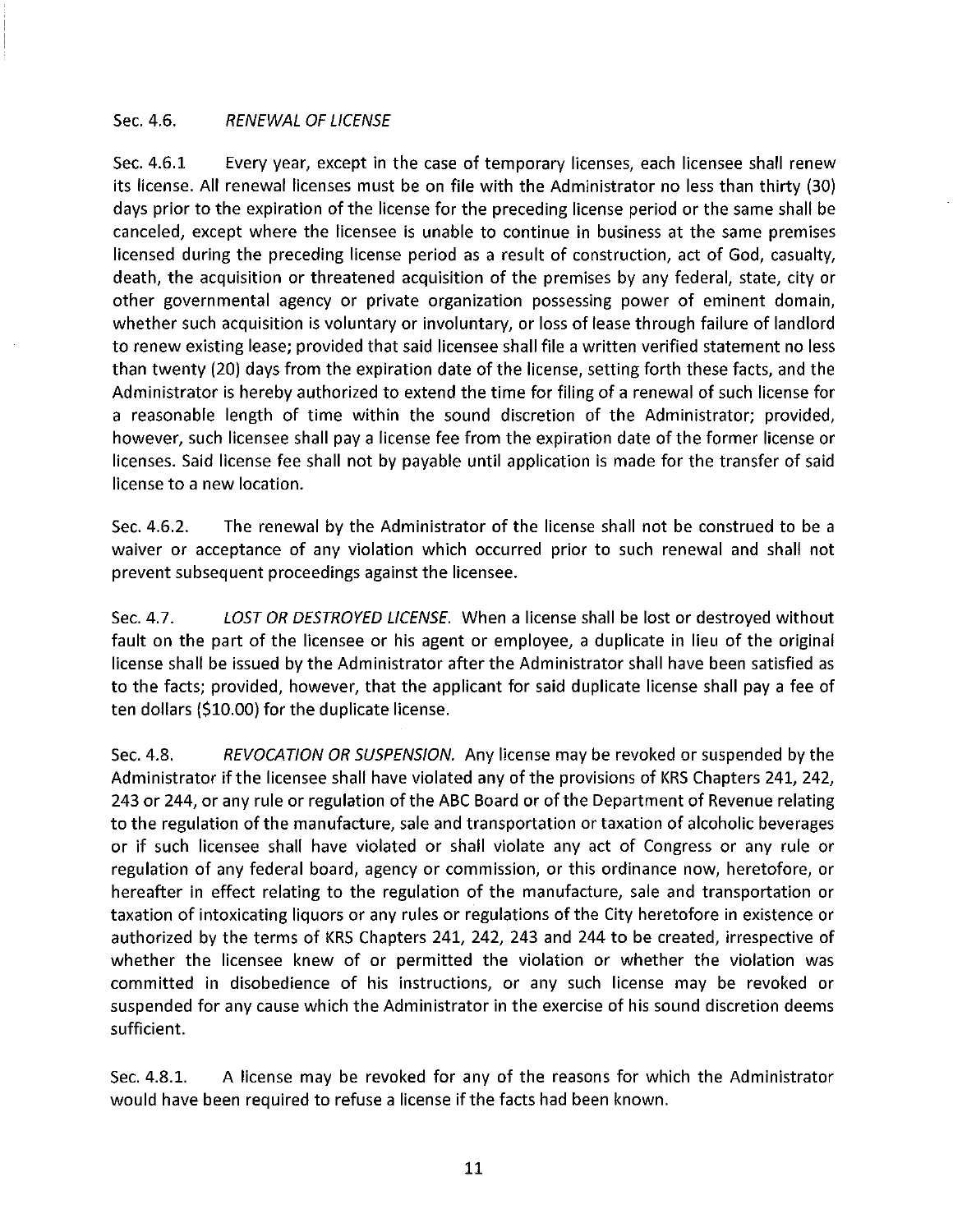In addition to the foregoing stated causes, any license may be revoked or Sec. 4.8.2. suspended for the following causes:

Conviction of the licensee or his agent or employee for selling any illegal  $(1)$ beverages on the premises licensed.

Making any false, material statements in an application for a license.  $(2)$ 

If within a period of two (2) consecutive years, any licensee or any clerk, servant,  $(3)$ agent or employee of the licensee shall have been convicted of two (2) violations of the terms and provisions of KRS Chapter 241, 242, 243 or 244 or any act heretofore or hereafter in effect relating to the regulation of the manufacture, sale and transportation of alcoholic beverages or if within such period, any licensee or any clerk, servant, agent or employee of the license shall have twice been convicted of any felony or of any misdemeanor directly or indirectly attributable to the use of alcoholic beverages, or of one (1) such felony and one (1) such misdemeanor.

Willful and deliberate failure or default of a licensee to pay an excise tax or any  $(4)$ part thereof, or any penalties imposed by or under the provisions of any statutes, this chapter or acts of Congress relative to taxation, or for a violation of any rules or regulations of the Department of Revenue made in pursuance thereof.

Setting up, conducting, operating or keeping, on the licensed premises, any  $(5)$ gambling game, device, machine or contrivance, or lottery or gift enterprise, or handbook or facility for betting or transmitting bets on horse races; or permitting to be set up, conducted, operated, kept, or engaged in, on the licensed premises, any such game, device, machine, contrivance, lottery, gift enterprise, handbook or facility.

PROCEEDINGS FOR REVOCATION OR SUSPENSION OF LICENSE; NOTICE AND Sec. 4.9. OPPORTUNITY TO CONTEST; APPEAL; EFFECT OF REVOCATION OR SUSPENSION

Upon the verified complaint of any person, or on the initiative of any law Sec. 4.9.1. enforcement officer or of the Administrator, the Administrator may institute proceedings to revoke or suspend any license granted under this ordinance. A license may be revoked or suspended only after the licensee shall have been given written notice, by certified or registered mail, of the proposed revocation, including notice of the reasons for such proposed action. The licensee shall be given opportunity to be heard in opposition to the proposed revocation or suspension. The notice of proposed action shall advise the licensee of the date, time and place of the hearing. Notice shall be sufficient if mailed to the licensee at the address shown in the last application for a license or in the last statement supplemental to or in amendment of the application, whether or not the mailing is receipted for or claimed.

The specific procedures to be followed in hearings on actions for Sec. 4.9.2. revocation or suspension shall be prescribed by the City Council by municipal order. Such order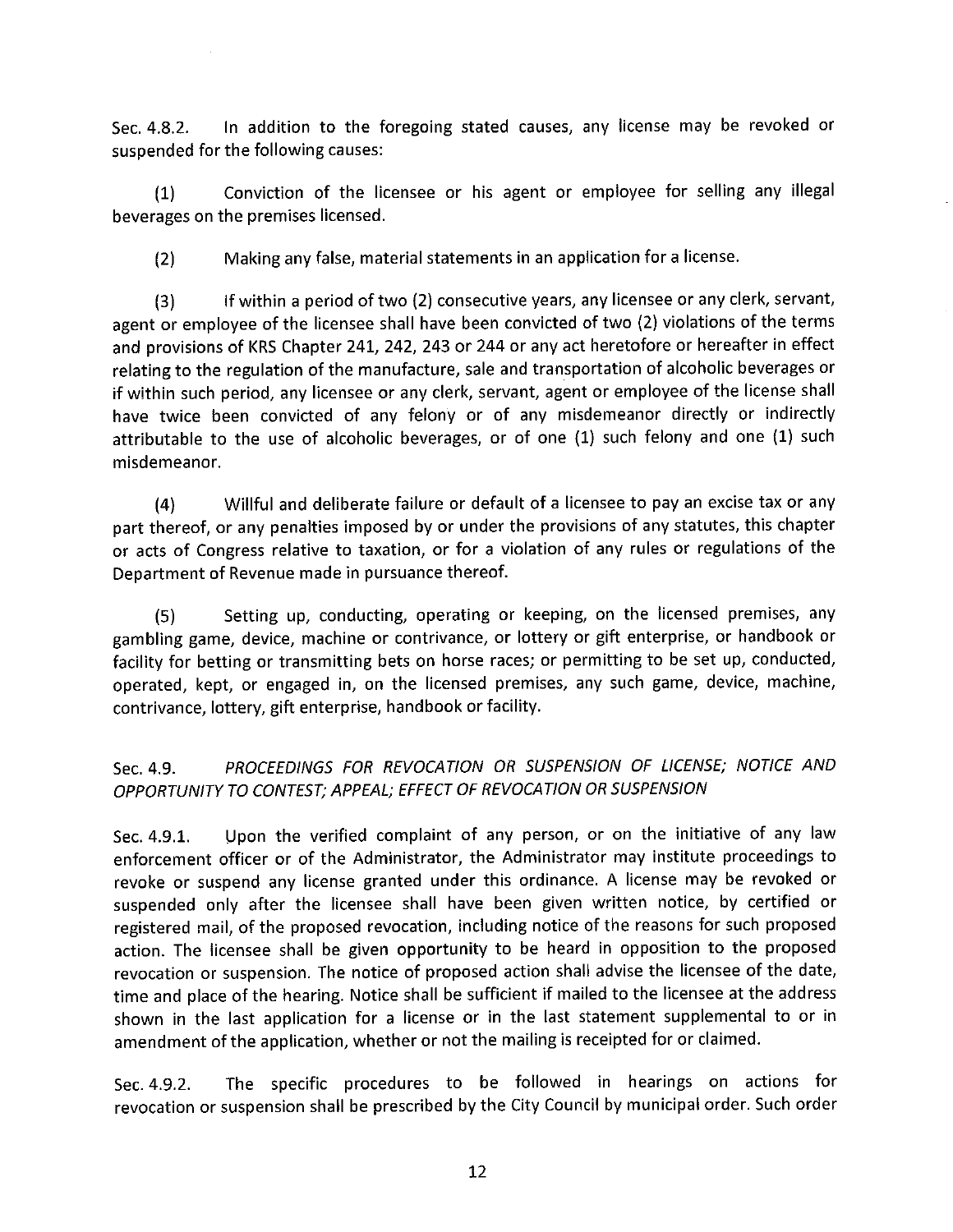shall be maintained on file in the office of the Administrator and a copy furnished with any notice of proposed revocation or suspension sent to a licensee. If the Council shall fail to adopt such municipal order, the procedures shall be those set out in the Kentucky Administrative Procedure Act (KRS Chapter 13B).

Sec. 4.9.3. A decision of the Administrator revoking or suspending a license may be appealed as provided in KRS 243.550.

Within three (3) days after any order of revocation or suspension of a license Sec. 4.9.4. becomes final, notice of revocation shall be given to the licensee and to the owner of the licensed premises. A notice mailed to the licensee and to the owner of the licensed premises at the address shown in the last application for a license or in the last statement supplemental to the application shall be deemed sufficient compliance with this section. The licensee shall at once surrender his license to the Administrator. If the revoked or suspended license is not forthwith surrendered by the licensee, the Chief of Police at the request of the Administrator shall immediately cause one of his officers to take physical possession of the license and return it to the Administrator.

Sec. 4.9.5. When a license has been revoked or suspended, the former licensee may, with prior approval of the Administrator, dispose of and transfer his stock of alcoholic beverages to an appropriate entity.

Appeal from the decision of the Administrator revoking or suspending a license Sec. 4.9.6. shall be to the ABC Board. The timely filing of an appeal shall stay further proceedings for revocation.

Sec. 4.9.7. If a license is revoked or suspended by an order of the Administrator, and the decision is not appealed, the licensee shall at once suspend all operations authorized under his license. Upon the entry of a final order of the ABC Board sustaining or ordering revocation or suspension on appeal, the licensee shall at once suspend all operations authorized under this license.

Sec. 4.10. TRANSFER OR ASSIGNMENT. No license issued under this ordinance shall be transferred or assigned either as to licensee or location except with prior approval of the Administrator and not then until a payment of One Hundred Dollars (\$100.00) shall be made to the Administrator.

Sec. 4.11 REFUSAL OF LICENSE; GUIDELINES FOR APPROVAL OF QUOTA LICENSES.

The Administrator may refuse to issue or renew a license for any of the following Sec. 4.11.1. reasons:

 $(1)$ Causes for refusal to issue or renew a license and for suspension or revocation of

13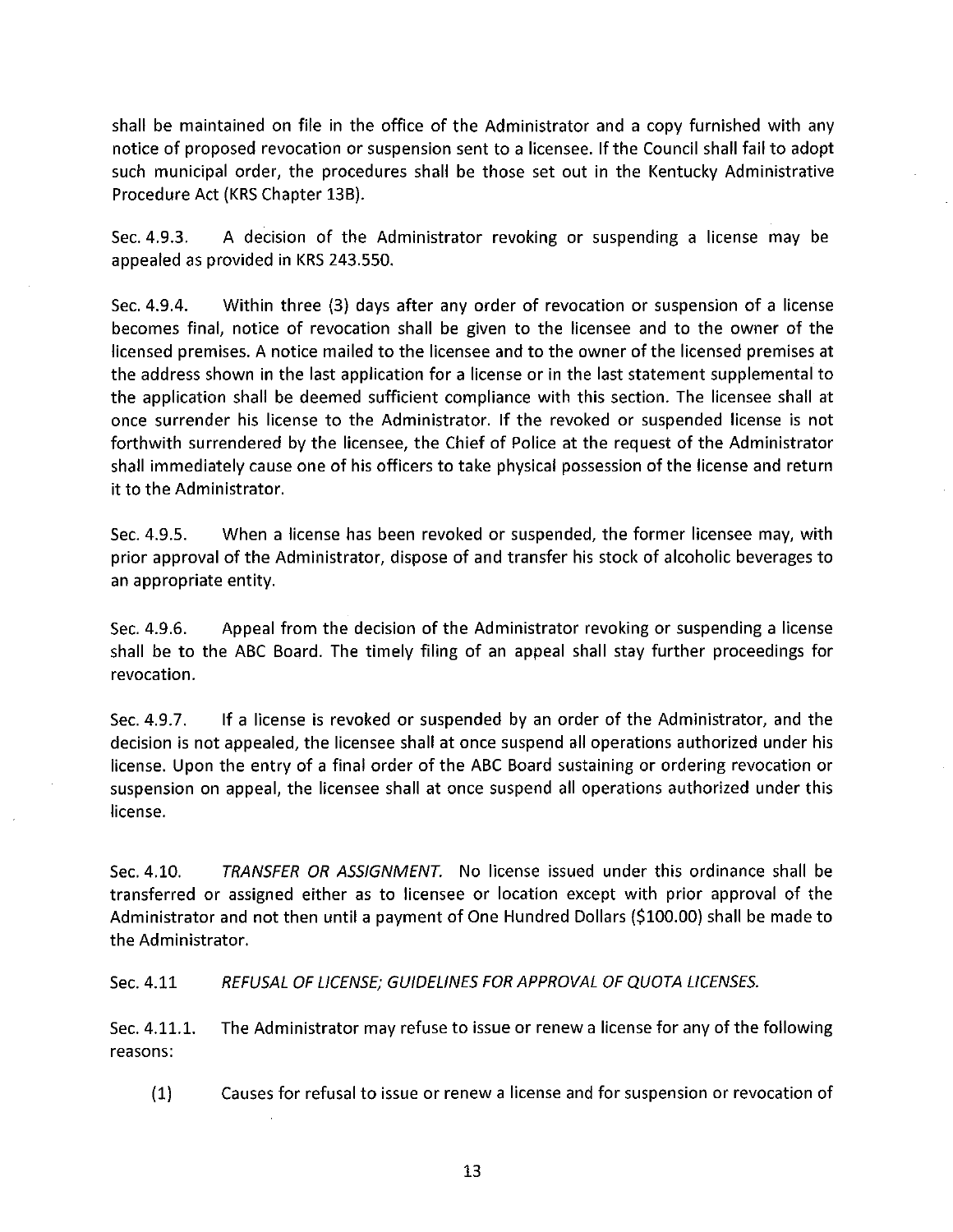a city license shall be the same as provided for state licenses according to KRS 243.450, 243.490 and 243.500, as well as violation of any city ordinance regarding alcohol beverage licensing, sales or the administration thereof.

If the applicant has done any act for which a revocation of license would be  $(2)$ authorized; or

If the applicant has made any false material statement in his application.  $(3)$ 

In the case of quota licenses, before approving an application, the Administrator Sec. 4.12.2. is hereby directed to consider, in addition to the factors set out in KRS 243.450, 243.490 and 243.500, and any other factors the Administrator determines in his or her discretion to be reasonable and pertinent to the license application, the following criteria:

Ownership: The City places great value on business owners who are invested in  $(1)$ the Georgetown community.

 $(2)$ Economic Impact: The City desires businesses which make the most positive impact on the community, in number of jobs, payroll, property investment and revenues to the city.

 $(3)$ Site of Business: The City is interested in serving all geographic areas of the City. Therefore, the City does not wish to cluster all licensed ABC outlets in one area.

Aesthetics: The City is committed to protecting the character and beauty of our  $(4)$ community.

 $(5)$ Revitalization of Downtown: The City wholeheartedly supports the revitalization of downtown and the revitalization and reuse of existing buildings.

Capital: The City values businesses that demonstrate their ability to financially  $(6)$ support and sustain their viability.

Public Support of Licensed Business in the Area: The City intends that public  $(7)$ sentiment and safety be considered in deciding upon the approval of retail liquor sales licenses in any area of the City.

An applicant who has been refused a license by the Administrator may appeal Sec. 4.11.3. the refusal to the ABC Board pursuant to KR 241.200.

#### REVIEW OF LICENSE; BOOKS, RECORDS AND REPORTS Sec. 4.12.

Sec. 4.12.1. Applicants to whom a license is issued pursuant to this ordinance shall provide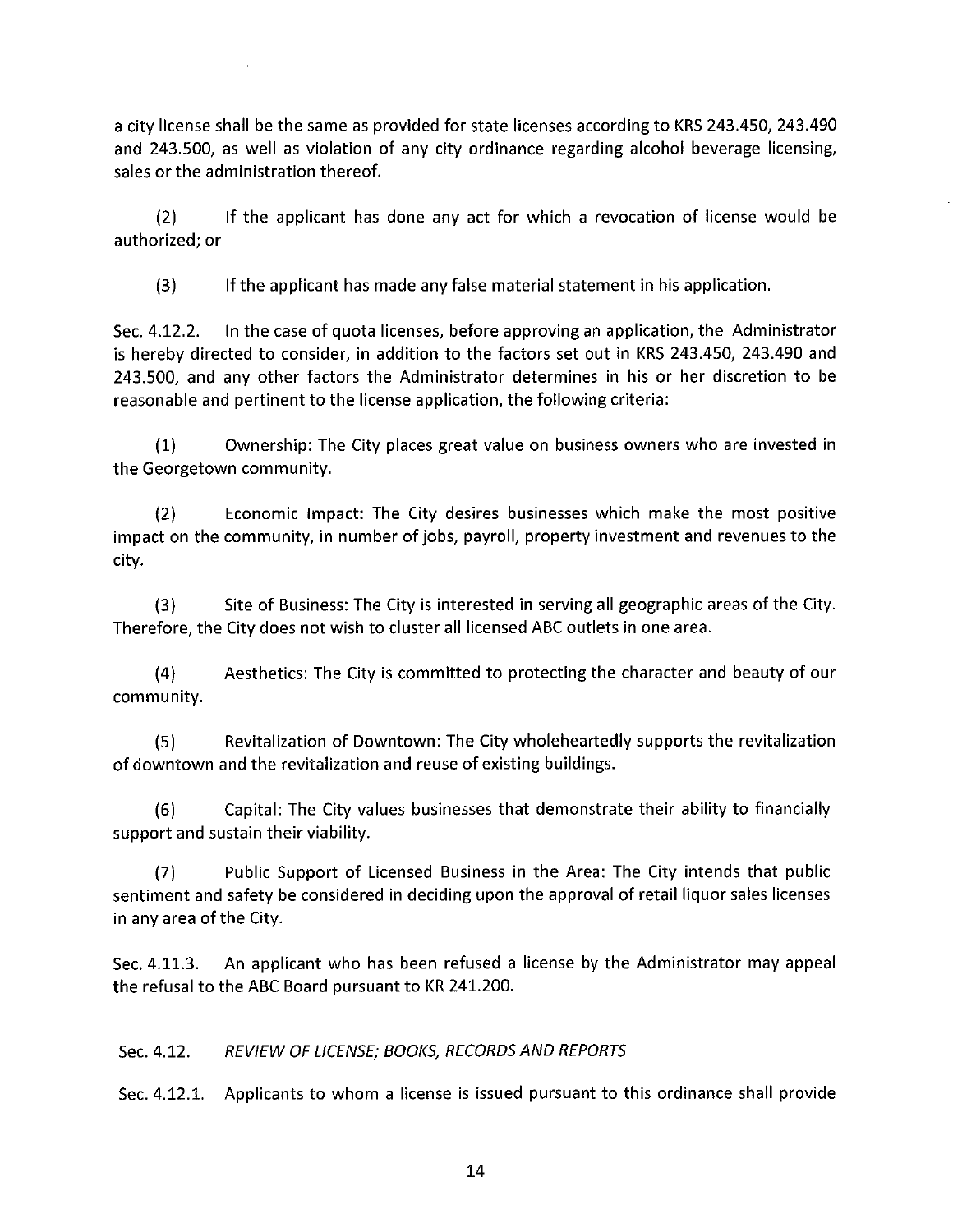periodic information demonstrating compliance with the conditions of any license, such as, but not limited to, the continuing requirement that a minimum percentage of the applicant's business income is earned from the sale of food. This documentation shall be provided on a schedule to be coordinated with the applicant's quarterly regulatory fee filings. The City shall provide the form schedule to the licensee. The licensee's acceptance of a license to manufacture or traffic in alcoholic beverages shall constitute consent to the filing of the quarterly report. In the case of caterer filing, the quarterly report shall identify each catered event by type of event, date and address of the event, and shall provide a per event breakdown of sales and the ratio of food sales to alcohol sales during the reporting period. This requirement for filing of reports notwithstanding, the City may at any time come upon the premises of any licensee and examine the books and records to determine whether the licensee is in compliance with all parts of this ordinance. In the event the conditions of any license requirement are not met during any particular quarter, the Administrator shall have discretion in determining whether revocation is appropriate or whether the licensee may be allowed a reasonable period of time to reach compliance. If a good faith effort is demonstrated by the licensee, the Administrator may apply an accounting period of at least one (1) year in determining whether or not the food sale percentage requirement has been met.

Sec. 4.12.2.

Every licensee under this chapter shall keep and maintain upon the licensed  $(1)$ premises adequate books and records of all transactions involved in the sale of alcoholic beverages in the same manner required by the rules and regulations of the ABC Board. Such books and records shall be available at all reasonable times for inspection by the Administrator and such city employees who may assist the Administrator in his or her review.

For the purpose of assisting the Administrator in enforcement of this chapter,  $(2)$ every licensee required to report to the ABC Board under KRS 243.850 shall provide a copy of such report to the Administrator. Copies of any and all reports and correspondences to the ABC Board required by statute shall be furnished to the Administrator.

Sec. 4.13. **DORMANCY** 

It is necessary that a licensee actually conduct the business authorized  $(1)$ by such a license or else the license will be declared dormant and become null and void after ninety (90) days. Such is the intent of this section. Realizing that a licensee, like other business, may have his business interrupted by situations not under his control, various exceptions to the dormancy rule have been included in this section.

Any license under which no business is transacted during a period of  $(2)$ ninety (90) days shall be deemed inactive and, unless the conditions set forth in paragraph (3) below are proved to the satisfaction of the Administrator, the license shall be surrendered to the Administrator. If the license is not voluntarily surrendered, it shall be revoked by the Administrator.

The provisions of paragraph (2) hereof shall not apply to any licensee who is  $(3)$ 

15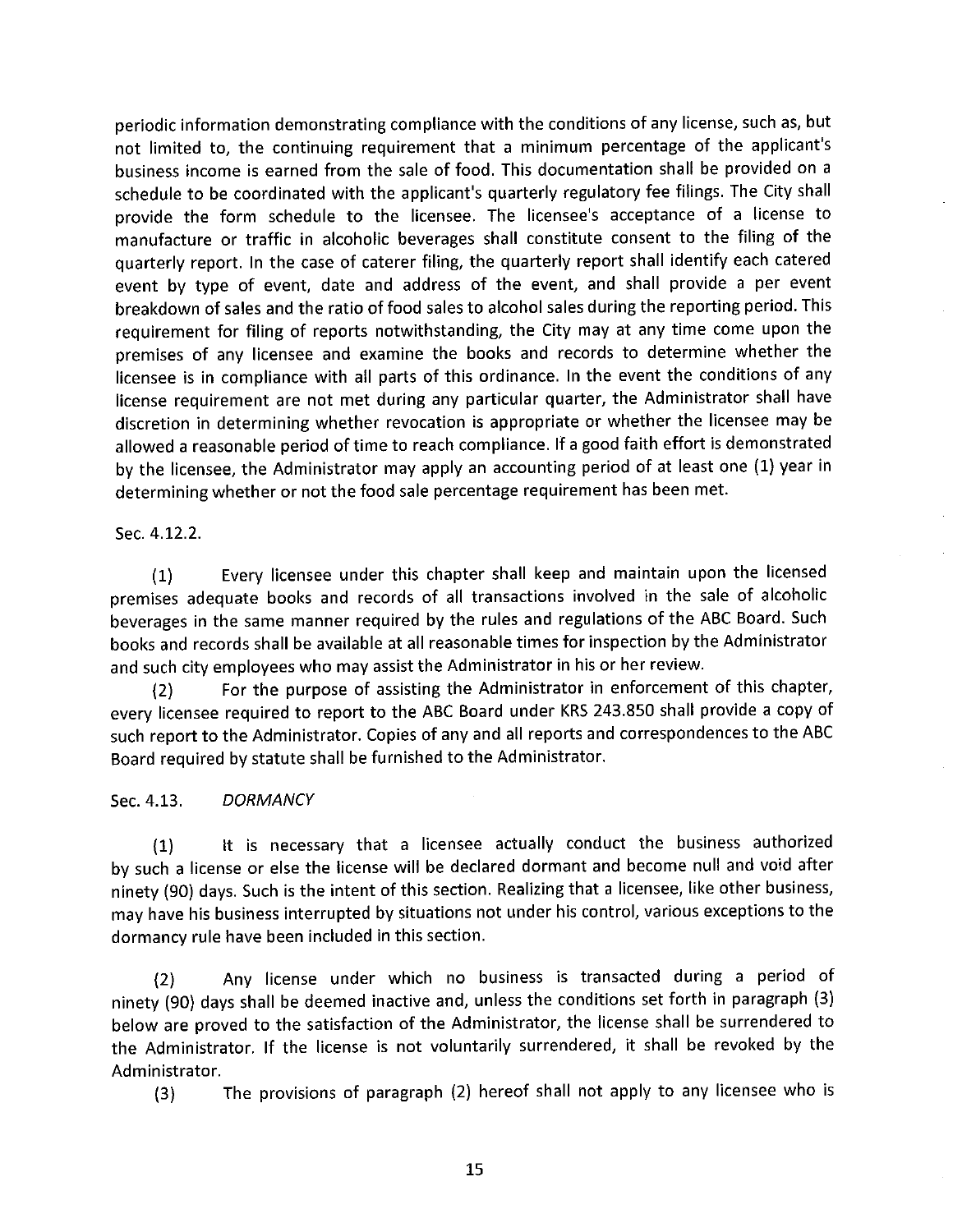unable to continue in business at the premises for which a license is issued due to construction, an act of God, casualty, death, the acquisition of the premises by any federal, state, city or other governmental agency under power of eminent domain, whether acquisition is voluntary or involuntary, or loss of lease through failure of landlord to renew existing lease. Prior to the expiration of ninety (90) days of inactivity, such licensee shall furnish to the Administrator a verified statement setting forth the fact that the licensee is unable to continue in business, for any of the specific reasons set forth herein, and the Administrator may grant an extension of the dormancy with the license continuing to remain in effect during the license period or until same is transferred to another premises, notwithstanding the fact that no business is transacted during said period; provided, however, no such license shall be considered valid unless business is conducted there under within twelve (12) months from the date of notice to the Administrator. Such extension may not extend beyond the renewal date but may be for such times as the Administrator deems appropriate in exercise of his sound discretion.

#### **ARTICLE V. HOURS FOR SALE AND DELIVERY**

A licensee for distilled spirits, wine or malt beverages by the drink shall be Sec. 5.1. permitted to sell or dispense distilled spirits, wine and/or malt beverages between the hours of 6:00 a.m. on each day of the week and until 12:00 a.m. of the following day, except that such drink sales shall be permitted on Sunday only between the hours 1:00 p.m. and 9:00 p.m.

Retail package distilled spirits and wine sales and package malt beverage sales Sec. 5.2. shall be permitted from 6:00 a.m. until midnight each day of the week, except that such package sales shall be permitted on Sunday only between the hours of 1:00 p.m. and 9:00 p.m.

A licensee licensed to sell distilled spirits, wine or malt beverages by the drink Sec. 5.3. may sell and dispense alcoholic beverages on New Year's Eve until 2:00 a.m. on January 1, provided that the appropriate licenses have been obtained from both the city and the state ABC Board.

A licensee shall not sell or dispense any distilled spirits, wine or malt beverages Sec. 5.4. during the hours that the polls are open on any election day.

### ARTICLE VI. CONDITIONS, PROHIBITIONS AND RESTRICTIONS

No gambling or game of chance unless otherwise authorized by the Sec. 6.1. Commonwealth of Kentucky shall be permitted in any form on such licensed premises. Dice, slot machines, or any device of chance is prohibited and shall not be kept on such premises.

It shall be unlawful for any licensee licensed under this ordinance to have or Sec. 6.2. maintain any radio receiving apparatus on such premises which is intentionally adjusted so as to receive police messages broadcast from any law enforcement agency in Scott County as it is now or may hereafter be operated. In addition to other penalties provided for the violation of this section, the Chief of Police or the Administrator, or his designated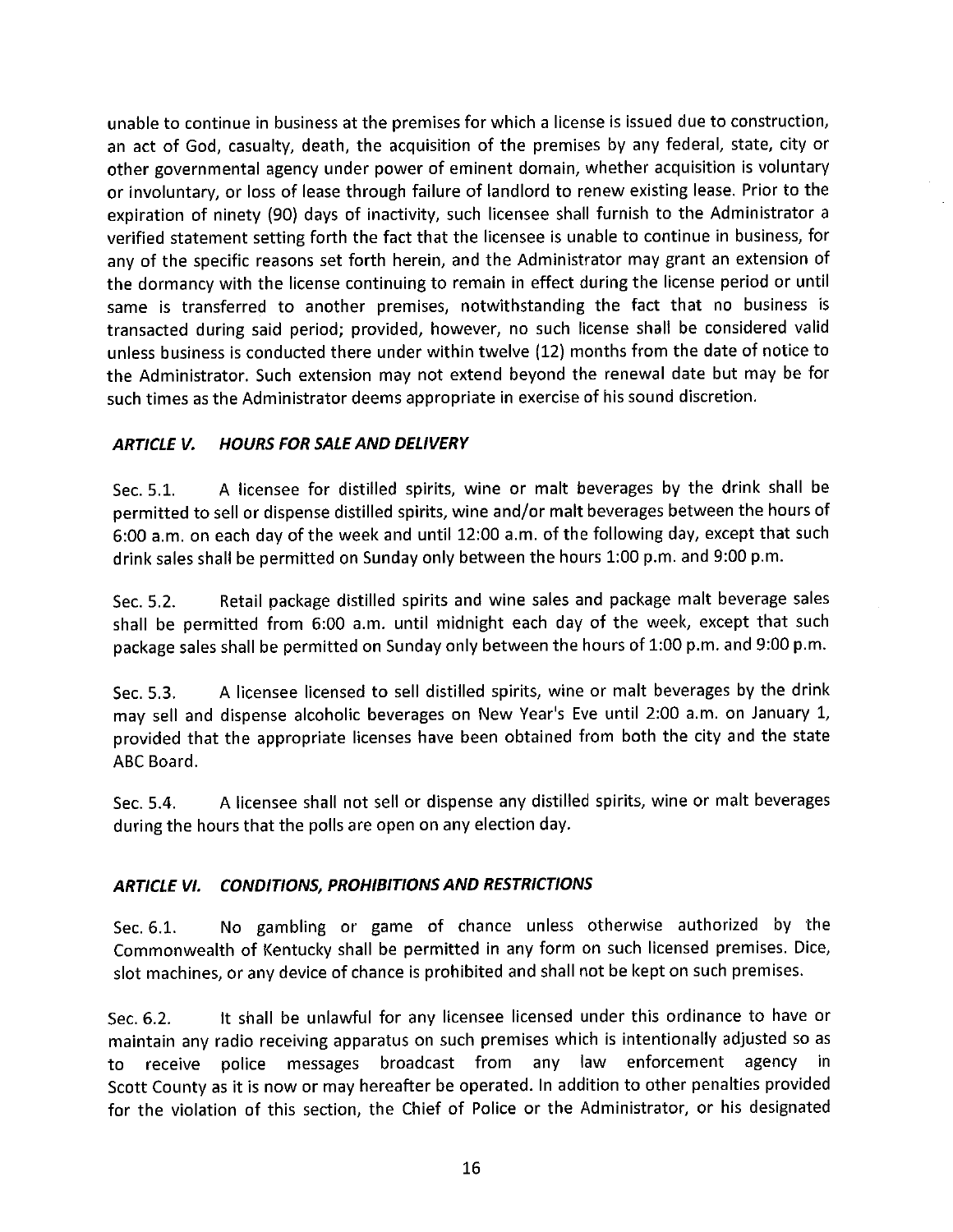investigator, shall have the authority to confiscate any and all such radio receiving apparatus.

Sec. 6.3. The licensee shall be responsible for maintaining security on his premises including providing adequate outside lighting to permit customers to utilize the parking area and to promote the safety, health and welfare of the general public utilizing the licensed premise. Security standards are further necessary to discourage unlawful activity in and around the licensed premises.

It shall be unlawful for the licensee under this ordinance who sells alcoholic Sec. 6.4. beverages of any kind to give away or offer to give away anything tangible of value as a premium or prize, or for any other purpose in direct connection with the sale of alcoholic beverages nor shall any licensee give away any alcoholic beverage in any quantity for less than a full monetary consideration.

No licensee or agent or employee of the licensee shall permit any person to Sec. 6.5. become drunk or intoxicated on the premises, nor shall any licensee sell alcoholic beverages to any person who is actually or apparently under the influence of alcoholic beverages, or known to the seller or server to be an habitual drunkard or any person known to the seller or server to have been convicted of drunkenness as many as three (3) times within the most recent twelve (12) month period. No licensee shall permit any person who is actually or apparently under the influence of alcoholic beverages to remain on the licensed premises. As used herein, whether a person is actually or apparently under the influence of alcoholic beverages shall be determined by the licensee or server with specific reference to the principles and guidelines established in mandatory alcohol server training as to the signs of alcohol intoxication.

Sec. 6.6. The licensee shall not sell or dispense alcoholic beverages to any person who is under 21 years of age. The licensee shall check all identification to ascertain that every person attempting to purchase or consume alcoholic beverages is at least 21 years of age.

The licensee shall display at all times in a prominent place a sign at least 8" x 11" Sec. 6.7. in 30 point or larger type which states as follows:

Persons under the age of twenty-one (21) are subject to a fine of up to One Hundred Dollars (\$100.00) if they:

1. Enter licensed premises to buy, or have served to them, alcoholic beverages.

2. Possess, purchase or attempt to purchase, or get another to purchase alcoholic beverages.

3. Misrepresent their age for the purpose of purchasing or obtaining alcoholic beverages.

The licensee, before commencing any business for which a license has been Sec. 6.8. issued, shall post and display at all times in a conspicuous place in the room or principal room where the business is carried on so that all persons visiting the place may readily see the license. The licensee shall not at any time post the license on premises other than the licensed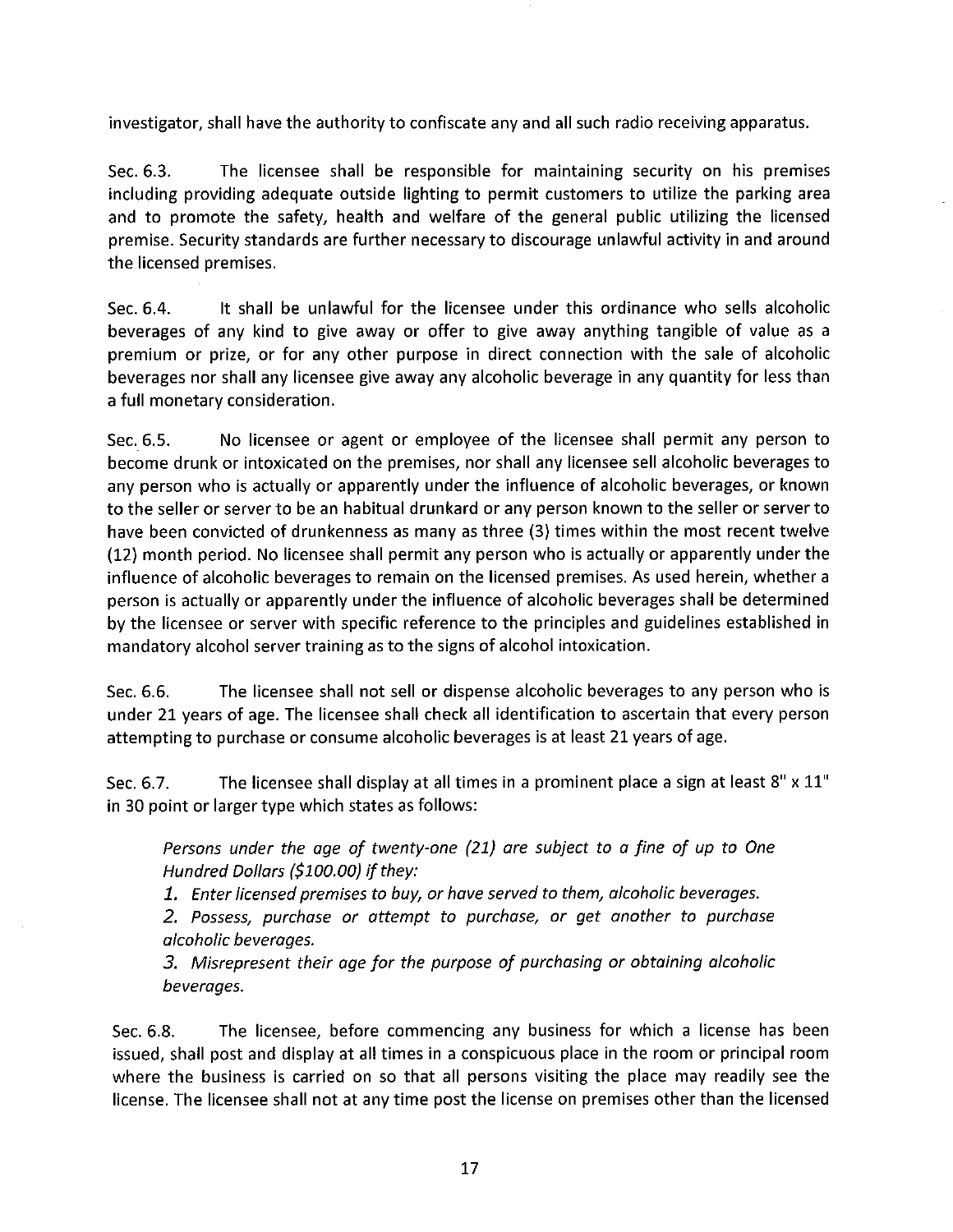premises or upon premises where traffic in alcoholic beverages is being carried on by any person other than the licensee, or knowingly deface, destroy or alter the license in any respect.

The licensee shall post in a prominent place easily seen by patrons a printed sign Sec. 6.9. at least eleven (11) inches by fourteen (14) inches in size, with letters at least one (1) inch high, supplied by the Alcoholic Beverage Control Commission, and with gender-neutral language supplied by the Cabinet for Health Services, which shall warn that drinking alcoholic beverages prior to conception or during pregnancy can cause birth defects. A person who violates this subsection shall be subject to a fine of not less than ten dollars (\$10.00) nor more than fifty dollars (\$50.00). KRS 243.895.

No wholesaler or distributor shall sell any alcoholic beverages to any person in Sec. 6.10. the City for any consideration except under the usual credit or cash terms of the wholesaler or distributor at or before the time of delivery. Nor shall any retail licensee sell to a purchaser for any consideration except for cash at time of purchase.

No licensee shall knowingly employ in connection with his or her business any Sec. 6.11. person who:

Has been convicted of any felony within the last two (2) years;  $(1)$ 

Has been twice convicted of any misdemeanor or offense directly or indirectly  $(2)$ attributable to the use of intoxicating liquors within the last two (2) years;

Is under the age of twenty (20) years who will be serving alcoholic beverages or  $(3)$ who will be having any contact whatsoever with the sale of alcohol as defined under state statute;

Within two (2) years prior to the date of his or her employment, has had any City  $(4)$ license under this Ordinance revoked for cause.

Licensees shall not offer reduced drink specials (e.g. two-for-one, happy hours) Sec. 6.12. after the hour of 11:00 p.m. until closing.

All retail beer and retail drink licenses shall be required to provide indoor or Sec. 6.13. outdoor lavatory facilities for their customers where such beverages are consumed on the premises.

No licensee shall offer or permit nudity, adult entertainment activities, including Sec. 6.14 nude or nearly nude dancing, adult motion picture, television, slide or stage shows, cabarets or sexual entertainment centers on any licensed premise. No licensee shall permit explicit sexual activity, whether actual or simulated, upon any licensed premises. No licensee shall sponsor or permit wet t-shirt or wet clothing contests, lingerie fashion shows, mud wrestling, jello wrestling or similar activities, nor shall a licensee allow dancing with touching for compensation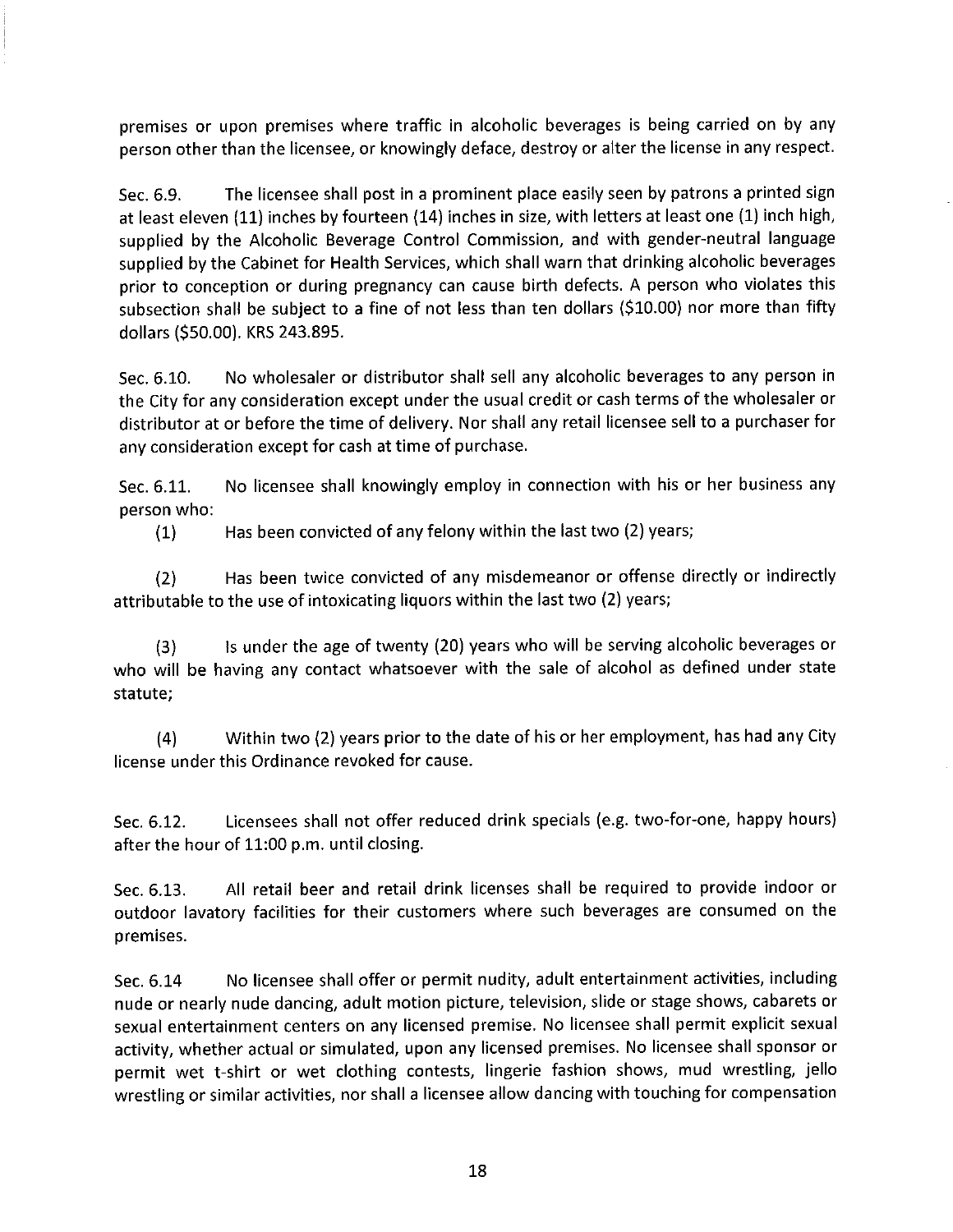(including but not limited to wages, tips or gratuities), or any other service, display or contest requiring physical contact between patrons and/or patrons and employees on any licensed premises. No licensee shall sponsor, offer or permit drinking contests, all-you-can-drink specials or free drinks on any licensed premise in the City.

No license shall be issued for any premises to operate a vehicle "drive-through" Sec. 6.15. outlet for the sale of alcoholic beverages, nor shall any person or licensee operate or permit such a vehicle drive-through outlet. This prohibition shall not apply to a drive-up window at any premises licensed for retail package liquor, wine or malt beverage, including retail beer, where the primary sales area is arranged for and utilized by persons entering the premises on foot and manually carrying out the products purchased therein.

Violation of this Article shall subject the licensee to penalties provided in this chapter and shall be cause for revocation of license.

# ARTICLE VII. POSSESSION BY MINORS PROHIBITED; NO PERSON SHALL AID POSSESSION BY **MINORS**

Sec. 7.1. Except as specifically authorized under KRS 241 through 244, no person under the age of 21 may possess alcoholic beverages or enter onto any licensed premises for the purpose of acquiring alcoholic beverages.

Sec. 7.2. As provided in KRS 244.085, no person under the age of 21, except in the company of a parent or guardian, may enter any premises licensed for the package sale of alcoholic beverages. For purposes of this prohibition, "premises" specifically encompasses the entire lot upon which a licensed establishment is situated, including any drive-up window. The prohibition contained in this paragraph (2) shall not apply to premises where the usual and customary business of the establishment is a gas station, convenience store, grocery store, drugstore, or similar establishment.

No person shall knowingly allow, aid, assist, induce, cause or otherwise encourage Sec. 7.3. any minor to be in possession of, use or consume alcoholic beverages. All licensees, as set out in Section 6.6, shall require proof of age of all persons attempting to purchase or consume alcoholic beverages on the licensee's premises.

No person being the owner or occupant or otherwise in possession or control of any Sec. 7.4. property located within the City shall knowingly allow any minor to remain on such property while in possession of, using or consuming alcoholic beverages.

Sec. 7.5. It shall be a defense to any prosecution under this section if the person charged, upon discovery of said minor individuals, manifests a proper effort to enlist the aid of and cooperate with law enforcement personnel in stopping the minor individuals' possession, consumption or use of alcoholic beverages, or that the minor individuals' possession of alcoholic beverages was exempted by KRS 244.087.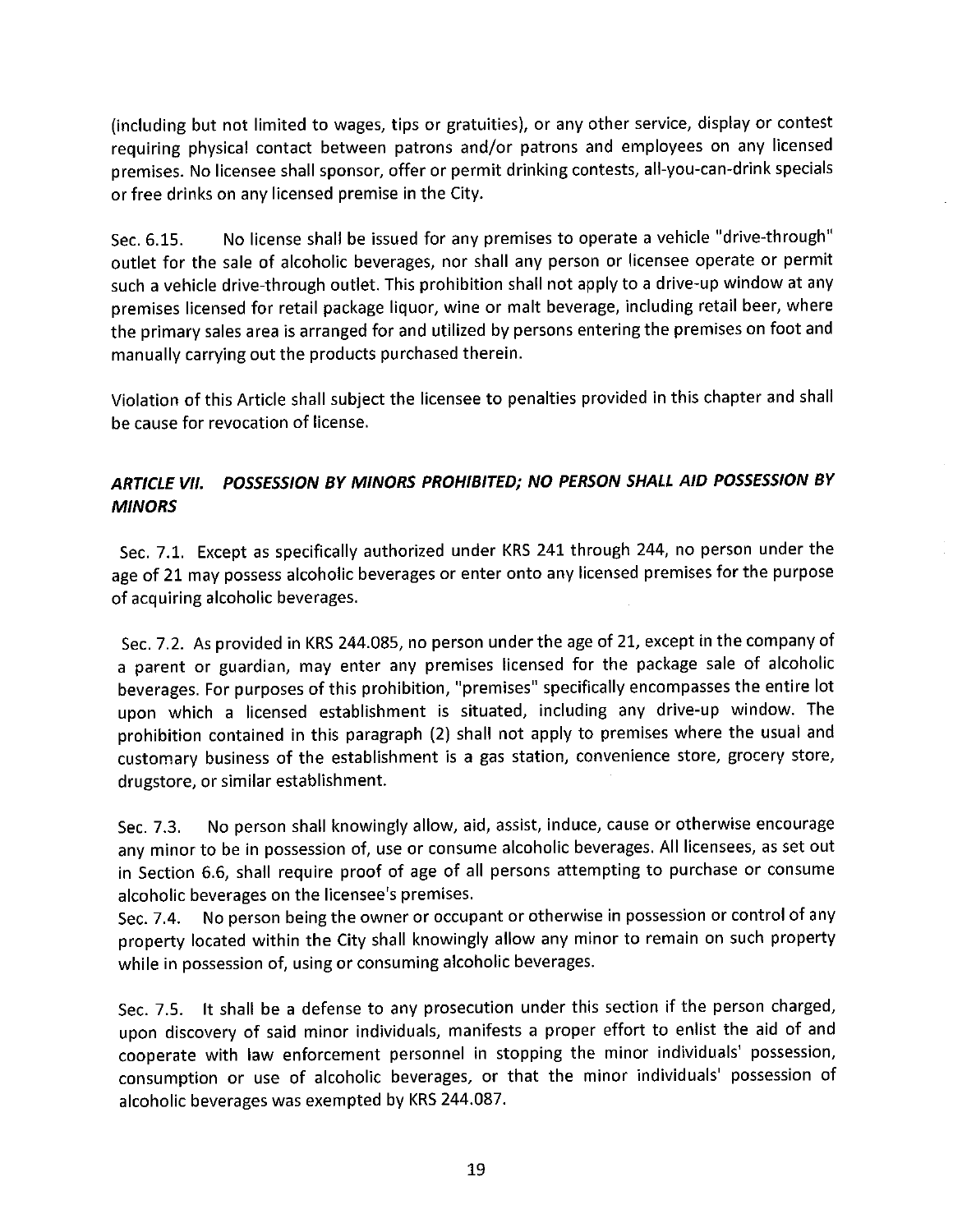# ARTICLE VIII. CONSUMPTION ON LICENSED PACKAGE PREMISES PROHIBITED; EXCEPTIONS; CONGREGATING ON CERTAIN ABC LICENSED PREMISES AND VACANT PREMISES PROHIBITED

No licensee of a package store, whether trafficking in distilled spirits, wine or Sec. 8.1. malt beverages, shall permit consumption of alcoholic beverages on the premises unless said person or entity shall also have a drink license conferring the privilege of consumption on the premises or shall have a retail malt beverage license, which permits on premises consumption. Any licensee who intends to permit on premises consumption shall, prior to permitting on premises consumption, notify the Administrator in writing of this decision. A licensee who does not permit on premises consumption shall post a prominent notice on the premises stating that consumption of alcoholic beverages on premises is prohibited.

This restriction regarding on premises consumption shall not prohibit sampling Sec. 8.1.1. as allowed for microbreweries and wineries under the provisions of KRS Chapter 243, or where sampling is permitted for a retail distilled spirits and wine licensee under the provisions of KRS 244.050, or beer tastings as permitted in 804 KAR 11:030.

No person or entity operating a package liquor store, whether trafficking in Sec. 8.2. distilled spirits, wine or malt beverages, including retail package beer licensees, shall knowingly allow or permit habitual congregating of persons on the unenclosed portion of the licensed premises so as to constitute a public nuisance.

No person or entity being the owner or otherwise in possession or control of any Sec. 8.3. vacant property shall knowingly allow or permit habitual congregating of persons on the unenclosed portion of such property so as to constitute a public nuisance.

No persons shall congregate for the purposes, under the circumstances, or in the Sec. 8.3.1. places proscribed in subsections (1) and (2) of this section.

It shall be a defense to any prosecution under subsection (1) or (2) if such Sec. 8.3.2. licensed vendor or property owner shall permit the division of police to post and maintain a legible, painted or printed sign in at least two (2) separate prominent places in such area, in letters of not less than three (3) inches in height, stating that congregating of persons is prohibited and that violators shall be prosecuted for trespass pursuant to KRS 511.080.

Sec. 8.3.3. As used in this section, the term:

Habitual shall mean consistent, that is, by frequent practice or use, but not  $(a)$ necessarily constant or exclusive;

Package liquor store shall mean a retail establishment selling distilled spirits, wine  $(b)$ and malt beverages in package containers pursuant to licenses issued for those purposes;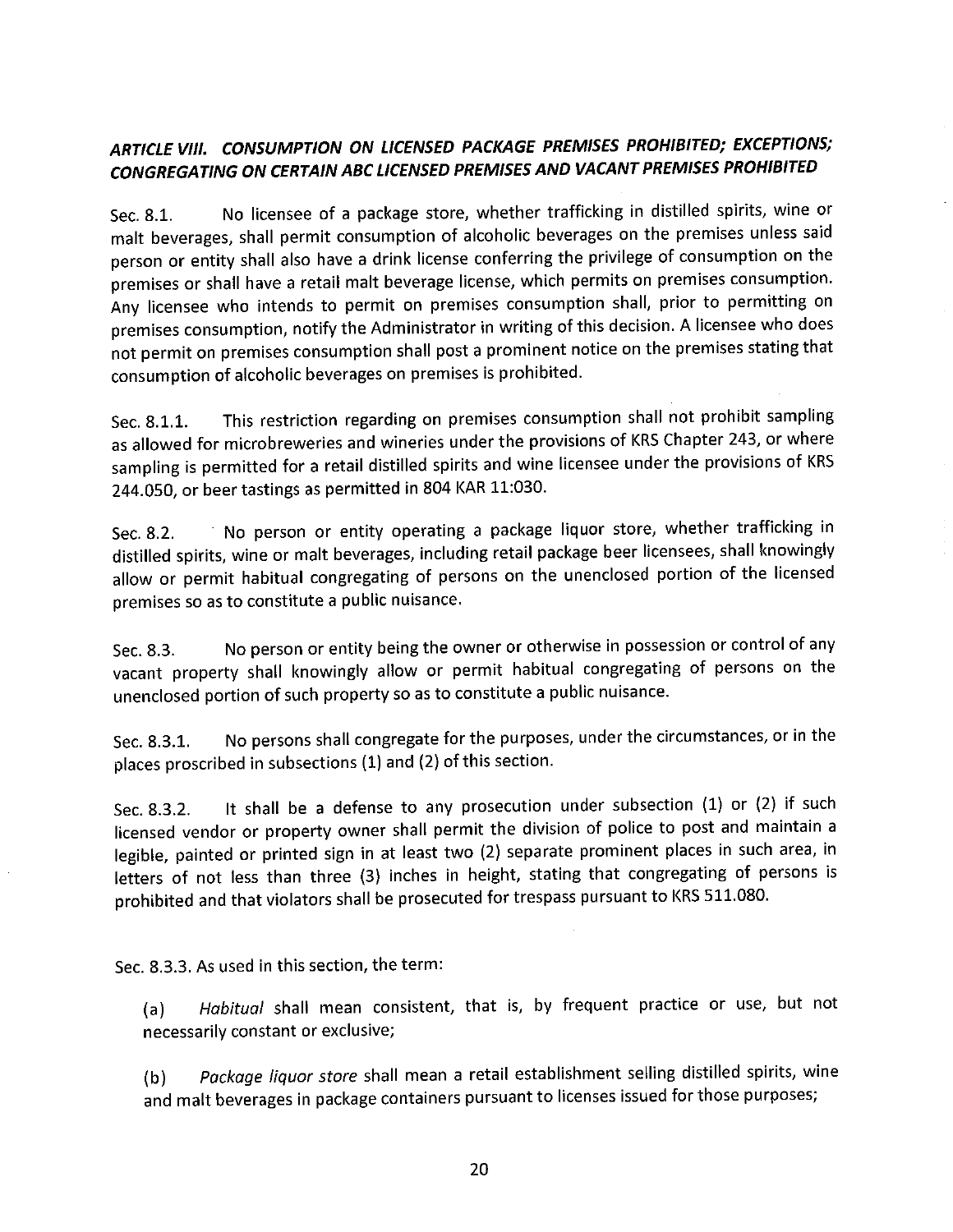*Public nuisance shall mean any activity that endangers or interferes with the general*  $(c)$ use and enjoyment of neighboring property, passers-by or the health, safety and welfare of the public; and,

Vacant property shall mean a vacant lot on which no building or other structure  $(d)$ exists or property on which any structure is unoccupied or unused, or which otherwise reflects abandonment by the owner or person with the right of occupancy.

#### **MALT BEVERAGE KEG REGISTRATION ARTICLE IX.**

As used in this section, "keg" is defined as a container designed and capable of Sec. 9.1. holding six (6) or more gallons of malt beverage.

All retail licensees (herein after referred to as "licensee") operating within the Sec. 9.2. City who sell malt beverages in kegs for consumption off the premises of the licensee shall attach a numbered identification tag or other device as provided by the City to each keg at the time of sale and shall require the purchaser to complete and sign a keg registration form for the keg stating the following:

The purchaser is of legal age to purchase, possess and use the malt beverage,  $(1)$ 

The purchaser is not purchasing the keg for resale and will not allow any person  $(2)$ under the age of twenty-one (21) to consume the malt beverage,

The purchaser will not remove, obliterate or allow to be removed or obliterated  $(3)$ the identification tag.

The purchaser will state the property address where the keg will be consumed  $(4)$ and physically located; and,

The purchaser is aware of his/her duty to maintain a copy of the keg registration  $(5)$ form visible and readily accessible from the location of the keg.

The licensee shall obtain the name, address and telephone number of the Sec. 9.3. purchaser and shall require the purchaser to produce a valid driver's license number and, if that is not available, to produce at least one other valid form of identification.

The licensee shall retain copies of the keg registration forms for a period of one Sec. 9.4. year and shall make the keg registration form available for inspection by state and local alcoholic beverage control officers and other enforcement officers.

The keg registration form shall be forwarded to the Administrator within five (5) Sec. 9.5. working days in all situations when the keg is not returned or is returned with the identification

21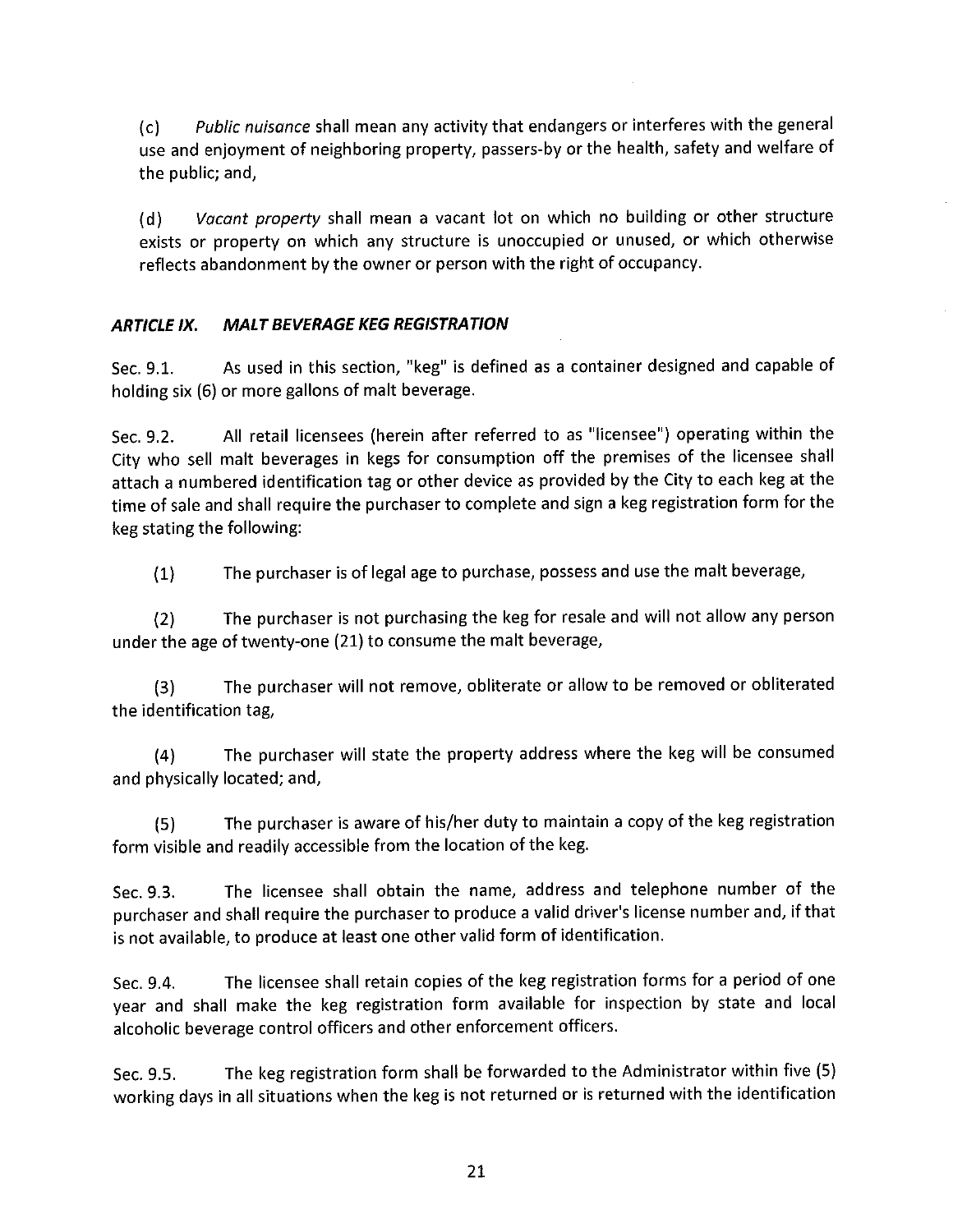tag removed or obliterated.

The Administrator is authorized to develop appropriate rules and regulations and Sec. 9.6. to develop and make available forms for the identification tags and keg registration forms.

All licensees that sell or offer kegs for sale shall post on the licensed premises a Sec. 9.7. notice provided by the City concerning the provisions of this Section.

It shall be unlawful for any licensee to sell or offer kegs for sale without the Sec. 9.8. identification tags attached and the keg registration form completed. It shall also be unlawful for any person to remove or to obliterate the identification tag or to fail to have the declaration form visible and readily accessible from the location of the keg. The penalties for violation of this section shall be the penalties as set out in Article XI, Section 11.2 of this ordinance. In addition, licensees violating this section shall be subject to appropriate alcoholic beverage control administrative remedies.

**ENFORCEMENT.** City police officers and the Administrator are authorized to **ARTICLE X.** enforce this Ordinance for alleged violations.

#### **ARTICLE XI. PENALTIES**

In addition to any criminal prosecution instituted in Scott District Court against Sec. 11.1. an alleged violator, the Administrator may assess the fines and penalties authorized in KRS 243.480, including the per diem assessments for ongoing violations. Should the fines or penalties assessed by the state change under KRS 243.480, then the fines or penalties under this Article shall be adjusted accordingly to mirror the fines or penalties imposed by state law. Payment of all fines shall be made to the Administrator.

Sec. 11.2. Any person, firm or corporation who violates any of the provisions of this Ordinance, for which no other penalty is hereby provided, shall, for the first offense, be fined not less than One Hundred Dollars (\$100.00) nor more than Two Hundred Dollars (\$200.00) or imprisoned in the county jail for not more than six (6) months, or both, and for the second and each subsequent violation, he shall be fined not less than Two Hundred Dollars (\$200.00) nor more than Five Hundred Dollars (\$500.00) or imprisoned in the county jail for not more than six months, or both. The penalties provided for in this subsection shall be in addition to the revocation or suspension of the offender's license. If the offender is a corporation, LLC, joint stock company, association or other business organization, or a fiduciary, the principal officer or officers responsible for the violation may be imprisoned.

#### **MANDATORY RESPONSIBLE BEVERAGE SERVICE TRAINING** ARTICLE XII.

All persons employed in the selling and serving of alcoholic beverages shall Sec. 12.1. participate in and complete the STAR (Server Training in Alcohol Regulations) beverage service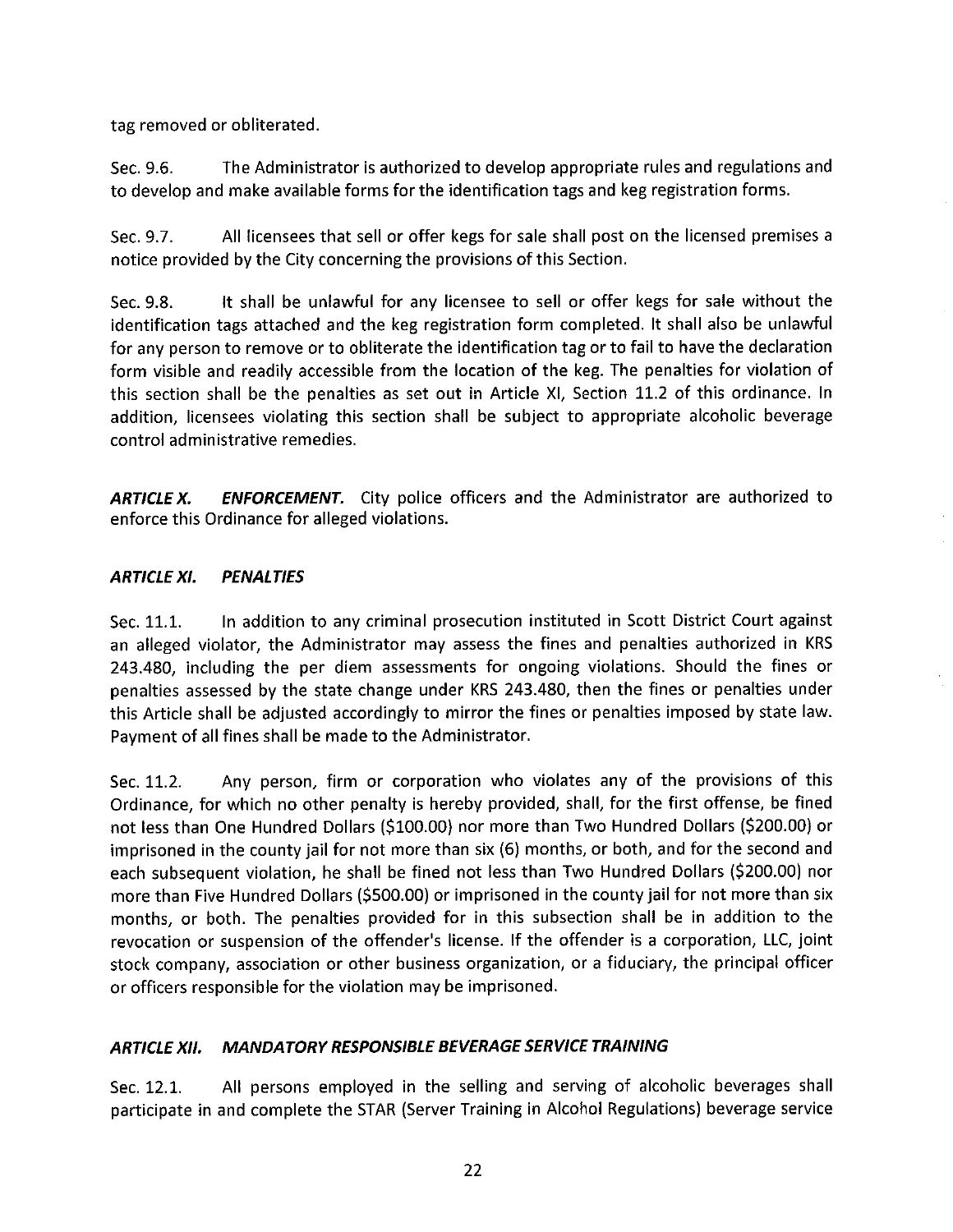training program.

Sec. 12.2. All persons required to complete training under paragraph (1) above shall complete that training within thirty (30) days of the date on which the person first becomes subject to the training requirement. When a new business is licensed to serve alcoholic beverages all employees must be trained prior to the opening of the business.

Each licensee shall be responsible for compliance with the training requirements Sec. 12.3. and shall maintain for inspection by the Administrator a record or file on each employee that shall contain the pertinent training information. Each premise licensed hereunder must at all times when alcoholic beverages are being served have at least one person currently certified in responsible beverage service training on duty.

Sec. 12.4. All persons completing the training required by this section shall be re-certified in responsible beverage service training from a program approved by the City not less than once every three years thereafter.

## ARTICLE XIII. SIGNS AND ADVERTISING: ADVERTISING ON MUNICIPALLY OWNED PROPERTY OR AT MUNICIPALLY SPONSORED EVENTS PROHIBITED; CERTAIN OTHER ADVERTISING **PROHIBITED**

All signage shall be in compliance with any and all other existing rules and Sec. 13.1. regulations of the City and the Georgetown-Scott County Planning Commission.

Any off premises signage advertising the sale of alcoholic beverages is Sec. 13.2. prohibited. It shall be unlawful to attach signage advertising alcoholic beverages to the exterior of the building or the exterior premises of the business. This prohibition shall include the use of outdoor umbrellas or other outdoor or patio fixtures that feature the name or logo of an alcoholic beverage or manufacturer of alcoholic beverages.

Signage which refers directly or indirectly to alcoholic beverages will be limited Sec. 13.3. to one (1) sign not over two (2) square feet that must be displayed from the inside of the window or interior of the business. No additional signs, banners, posters or other type of displaying advertising which refers either directly or indirectly to alcoholic beverages shall be displayed on, nor shall it be visible from the exterior of any premises licensed for the sale of alcoholic beverages, except that reference to such may be included in the name of the business. This restriction shall not prevent any licensee from placing in the windows of the licensed premises business cards not larger than two and one-half inches (2-1/2") in size, setting forth the price at which the licensee offers alcoholic beverages for sale.

No flashing lights shall be used to illuminate the exterior of any premises Sec. 13.4. licensed under this chapter.

It shall be unlawful for a licensee under this chapter to distribute or cause to be Sec. 13.5.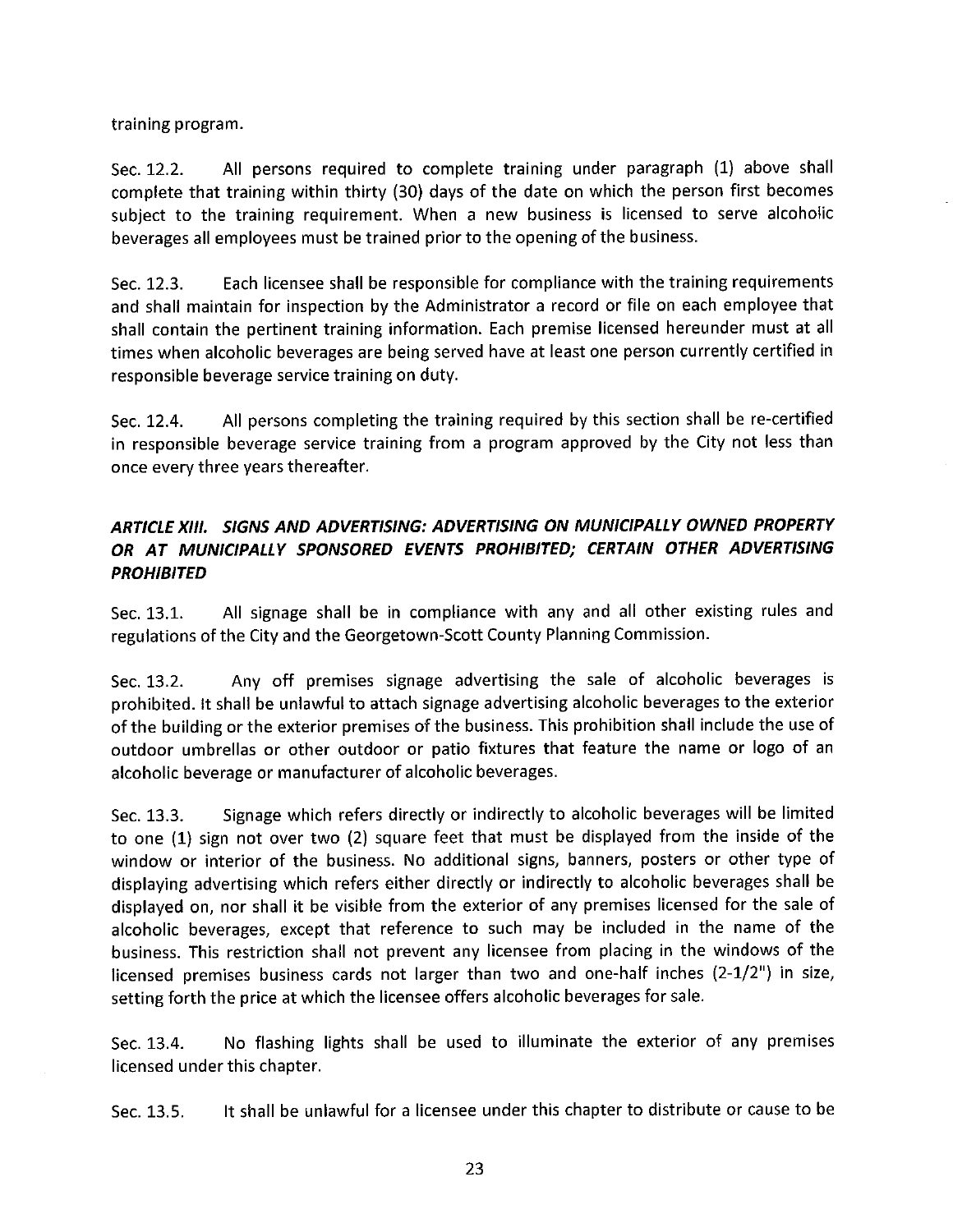distributed any handbills, circulars, or cards as a medium of advertising alcoholic beverages.

Any advertising by any licensee under this chapter shall be in compliance with Sec. 13.6. KRS 244.130.

No licensee shall advertise alcoholic beverages on any municipally owned Sec. 13.7. property or at any municipally sponsored event.

No licensee shall publish or display advertising that is false or misleading, nor Sec. 13.8. shall any licensee publish or display advertising that implies that consumption of alcoholic beverages is fashionable or the accepted course of behavior, or advertising that contains any statement, picture or illustration implying that the consumption of alcoholic beverages enhances athletic prowess, whether or not any known athlete is depicted or referred to, nor shall any licensee publish or display advertising that encourages intoxication by referring to the intoxicating effects of alcohol (or the use of terms such as "high test", "high proof' or "extra strong") or depicting activities that tend to encourage excessive consumption.

# ARTICLE XIV. PATIO AND OUTDOOR SALES; WHERE PERMITTED; APPROVAL REQUIRED; **SCREENING REQUIREMENTS; EXCEPTIONS**

Patio and outdoor sales of alcoholic beverages shall be permitted only on Sec. 14.1. premises licensed for sales of alcoholic beverages by the drink.

No licensee shall offer alcoholic beverages for sale in a patio or outdoor area of Sec. 14.2. the licensee's premises except in a clearly defined patio or outdoor area that is enclosed by a fence or other screening, not less than three (3) feet in height. All outdoor areas and screening shall be subject to the approval of the Administrator. An exception to this restriction may be granted for seasonal sidewalk cafes, upon application to and authorization from the Administrator. The permission to operate a sidewalk café shall be governed by the provisions of this Article and shall be subject to the regulation of local zoning authorities as well as codes enforcement and public safety officers.

No licensee shall offer patio or outdoor sales of alcoholic beverages unless the Sec. 14.3. patio or outdoor area and fencing or screening area shall have been approved in advance by the Administrator.

Unless exempted by the following provisions of this ordinance and by permission Sec. 14.4. of the Administrator, patio areas must comply with the screening requirements of this ordinance. Sidewalk café seating areas must comply with this ordinance and with local zoning ordinance and other public safety requirements noted in this ordinance or in other provisions of local ordinance, statute or regulation.

EXCEPTION TO SCREENING REQUIREMENT FOR OUTDOOR SALES AND SERVICE Sec. 14.4.1. OF ALCOHOLIC BEVERAGES IN THE CASE OF PERMITTED SIDEWALK CAFES IN THE DOWNTOWN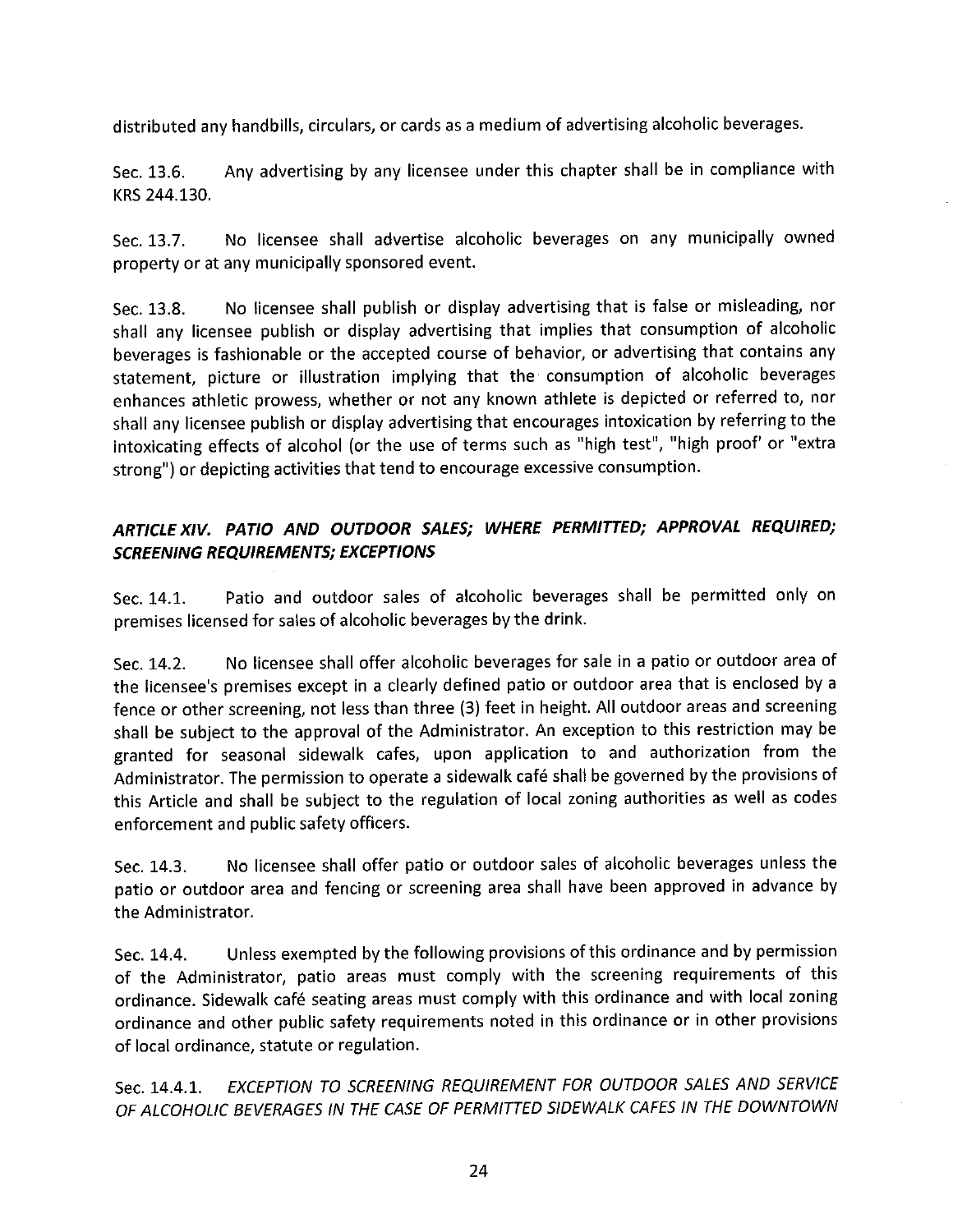### **BUSINESS DISTRICT**

Licensees in the Downtown Business District may request an exception from this [outdoor screening of patio] provision to permit seasonal sidewalk cafes that serve food and alcoholic beverages as an adjunct to the primary and adjacent licensed premises. In the case of permitted sidewalk cafes, they shall be deemed part of the licensed premises.

Any food establishment which operates a restaurant and is licensed under this ordinance and the provisions of the state ABC code, may, upon application to the Administrator, ask permission to expand the operation of that restaurant onto a part, and only that part, of the public sidewalk which immediately adjoins the licensed premises (hereinafter referred to as "sidewalk café"). Licensees who do not serve food shall not be eligible to apply for a sidewalk café permit.

The Administrator may issue the permit if he/she finds that (a) the Applicant is licensed under this ordinance and the ABC Code for the Commonwealth of Kentucky, (b) the Applicant is in compliance with all conditions and restrictions of said license, (c) the Applicant has all necessary building and use permits, including certification of the Zoning Administrator that the sidewalk café is permitted at the premises location, and (d) also finds that the issuance of the Permit would not result in any significant adverse land use impacts.

CONDITIONS FOR SIDEWALK CAFE PERMIT. The issuance of a Permit shall be Sec. 14.4.2. subject to the following conditions and restrictions; provided, however, that the Administrator may without adverse hearing procedures impose additional reasonable restrictions or withdraw approval upon the operation of any sidewalk café where necessary in the judgment of the said Administrator to protect the public health, safety or welfare or to prevent a nuisance from developing or continuing:

No sidewalk café shall be permitted in any portion of the public sidewalk where  $(1)$ normal pedestrian traffic flow is obstructed. A minimum clearance width of thirty-six (36) inches must be maintained on the public sidewalk at all times. The sidewalk café shall not be permitted in any manner to obstruct the entrance/exit to the restaurant.

Umbrellas, tables, chairs, and other portable appurtenances shall be confined to  $(2)$ the area shown on the approved Permit. While such café is in operation, all tables and chairs shall be kept in a clean, sanitary condition.

The use of a portion of the public sidewalk as a sidewalk café shall not be an  $(3)$ exclusive use. All public improvements, including but not limited to, trees, light poles, traffic signals, pull boxes or manholes, or any public-initiated maintenance procedures, shall take precedence over said use of the public sidewalk at all times.

The licensee shall, in addition to all other requirements of law, take reasonable  $(4)$ steps to insure that alcoholic beverages are consumed only by patrons of the establishment who are of age, and not by passersby or persons who are not of age or who are obviously or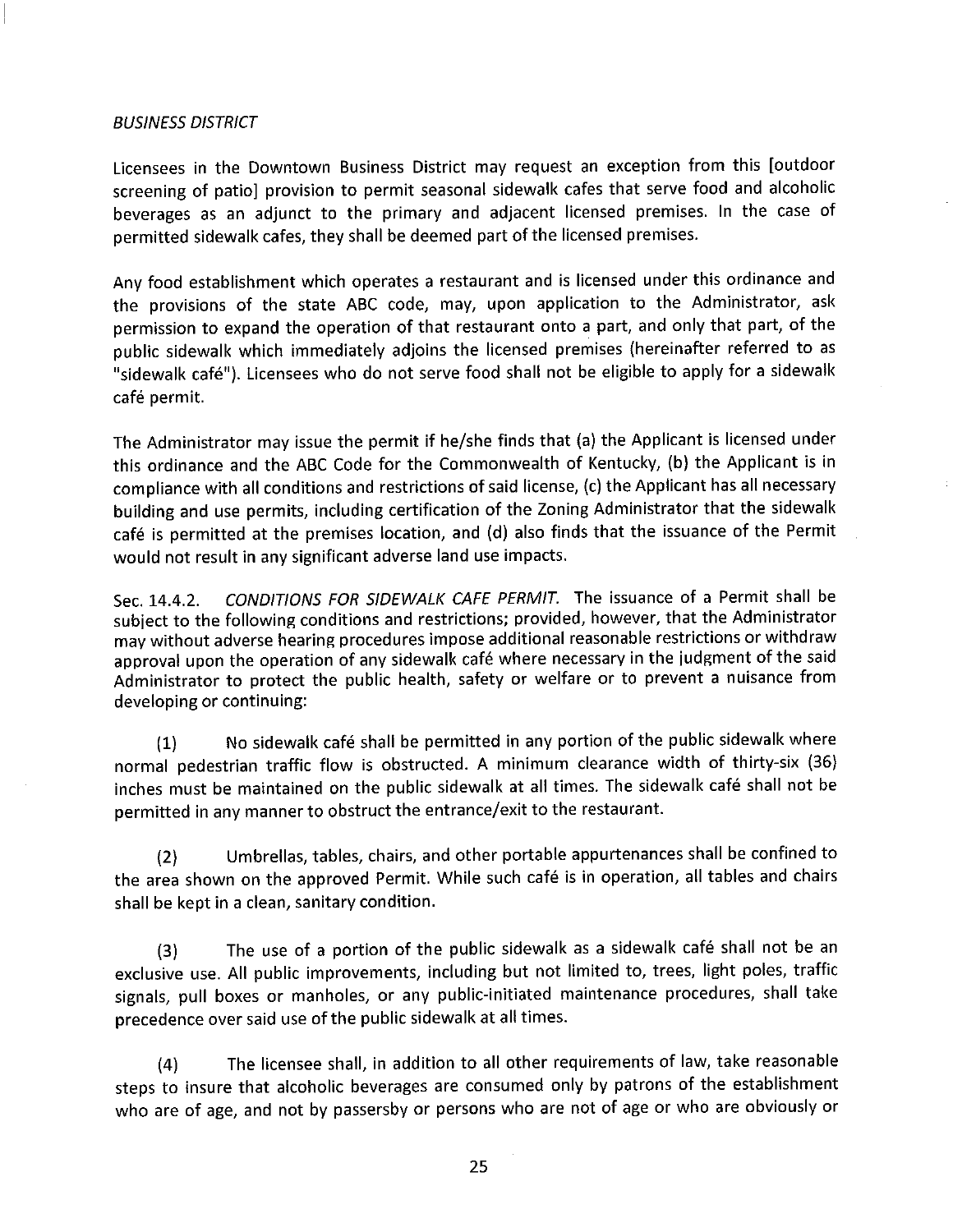apparently intoxicated.

No disposable cups or drinking vessels may be used and the licensee shall not  $(5)$ permit any alcoholic beverages to be taken off premises by patrons, customers or guests.

 $(6)$ No amplified sound shall be used within a sidewalk café. At no time shall any music originating from any part of the Premises create a nuisance;

 $(7)$ Dancing shall not be permitted or allowed in the sidewalk café;

The licensee must at all times comply with all federal, state and local laws  $(8)$ regarding the sale, service and consumption of alcohol and the operation of the Premises;

The permit for sidewalk cafe may not be assigned or transferred.  $(9)$ 

OTHER REQUIREMENTS APPLICABLE TO SIDEWALK CAFES. No sidewalk café Sec. 14.4.3. permit shall be effective unless the licensee has filed with the Administrator evidence of insurance insuring the licensee against liability imposed by law arising out of the ownership, maintenance or operation of such sidewalk café in an amount to be established by the Administrator. The City shall be named an additional insured in the policy, providing such insurance and such policy shall further provide that it may not be canceled except upon ten (10) day's written notice (or more) filed with the Administrator.

ARTICLE XV. IMPLEMENTATION OF ORDINANCE PROVISIONS. From time to time, the Georgetown City Council may by municipal order promulgate such rules and regulations and may publish and utilize such forms and other documents as in its discretion may be necessary for the proper implementation of this chapter.

ARTICLE XVI. REPEAL OF PRIOR ORDINANCES PERTAINING TO ALCOHOLIC BEVERAGE On the effective date of this ordinance, it shall supersede and supplant prior **CONTROL.** ordinances pertaining to alcoholic beverage control. Ordinances 00-34, 08-010 and 09-015 are hereby repealed in their entirety.

ARTICLE XVII. SEVERABILITY. If any section, subsection, paragraph, sentence, clause, phrase, or a portion of this ordinance is declared illegal or unconstitutional or otherwise invalid, such declaration shall not affect the remaining portions hereof.

ARTICLE XVIII. EFFECTIVE DATE. This ordinance shall be effective at midnight on October 2, 2012.

PUBLICLY INTRODUCED AND READ FIRST TIME: September 24, 2012